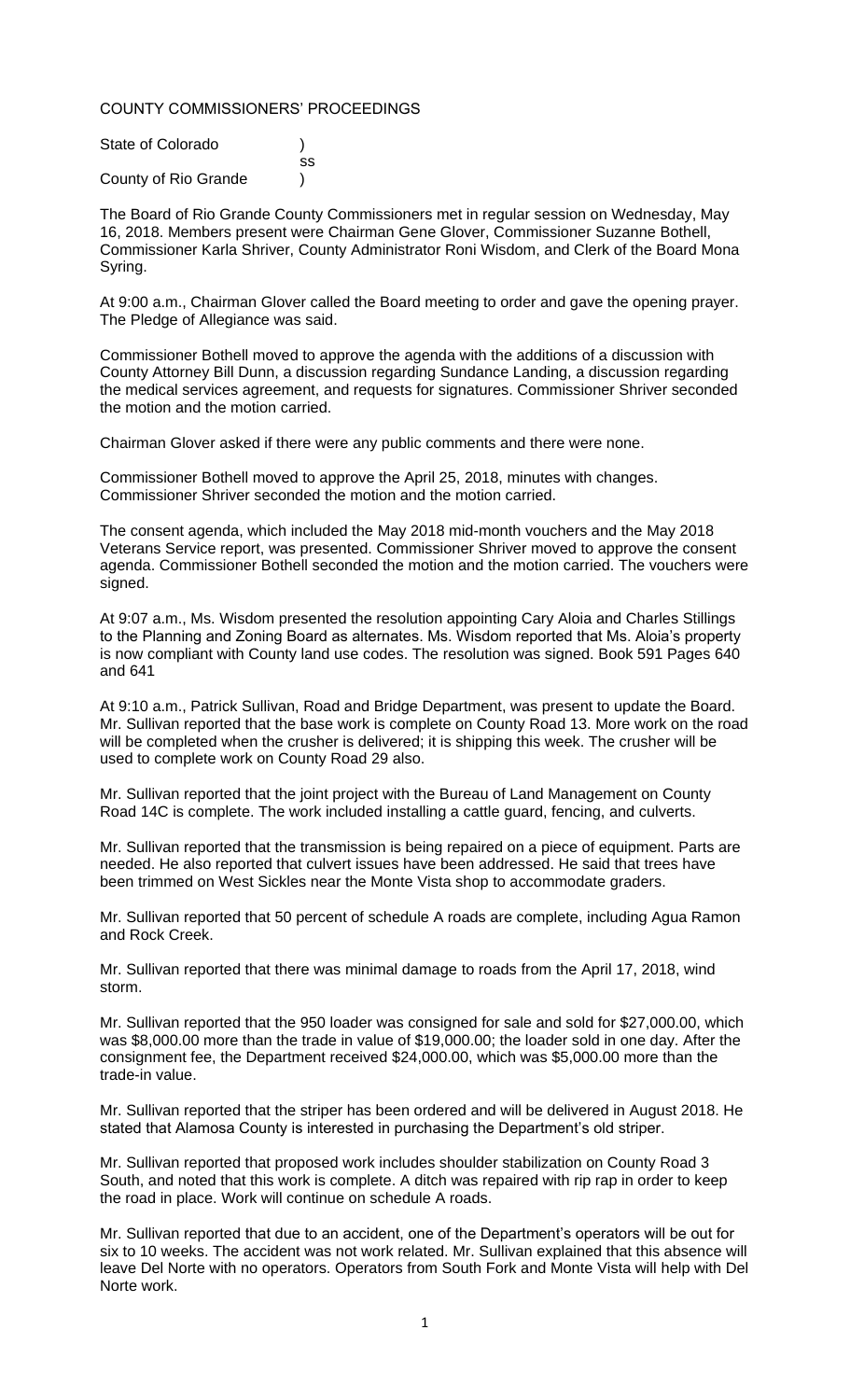Mr. Sullivan reported that Saguache County requested assistance on a paving project north of Crestone. Five County trucks and a roller will be used on this project. Commissioner Bothell asked how this work would be paid for. Mr. Sullivan explained that Saguache County will help with a Rio Grande County project when needed. Chairman Glover stated that it is good to work with other counties.

Mr. Sullivan reported that the final grade work will be done on County Road 8 North, in advance of paving.

Mr. Sullivan reported that he met with Xcel Energy regarding its gas line project on County Road 1 South. He said road realignment needs to be done as part of this project. Commissioner Shriver said that this might be good timing for this project, now that Xcel is involved. Mr. Sullivan stated that there may be an overlapping easement and property may need to be purchased in order to realign the road. Ms. Wisdom asked if Wilbur Ellis might contribute funds to the County for this purchase, if it can receive a tax credit. Mr. Sullivan said that Wilbur Ellis is concerned with the safety of moving hazardous materials, so might contribute.

Chairman Glover asked if the original schedule for moving items back into the Rio Grande Museum could be changed because of the painters' schedule. Mr. Sullivan said the chairs could be moved back on May 21, 2018, and the remaining items could be moved on May 29, 2018.

Commissioner Bothell reported that legislation regarding 811 calls (locate calls) requires that a list of roads on which work is to be completed be submitted to the State every six months. Mr. Sullivan said that the Department is up to date on this legislation, and noted that it is not a functional plan and is not feasible. Mr. Sullivan discussed the inconsistencies in how deep cable and lines are laid. He stated that the Road and Bridge Department works with companies to repair lines when they are cut.

Mr. Sullivan reported that Jade Communications has been awarded a contract to lay fiber in Platoro. This may affect the County as the project moves into Jasper.

Mr. Sullivan reported that Jamie Hart, McDonald Ditch Company, has encountered more obstacles related to the river project on County Road 5 North.

Mr. Sullivan reported that the crusher and tractor will ship this week and will be delivered next week.

Mr. Sullivan reported that the Forest Service has instituted stage one fire restrictions. He explained that the river is measuring 2,000 acre feet; this may last another two weeks. Commissioner Shriver stated that Mineral County has enacted stage one fire restrictions, as well.

Mr. Sullivan reported that Xcel will install guard rails on County Road 14 in areas where risers come up next to the road. The guard rails will be designed to Colorado Department of Transportation specifications and will be maintained by Xcel. However, if there is an accident that causes safety issues, the Road and Bridge Department will repair the guard rails until Xcel is able to conduct its own repairs. The guard rails will be installed in mid-July and August. Guard rails will also be installed on County Roads 1 South and 2 East.

Mr. Sullivan reported that the price for asphalt is \$370.00 per ton, and may fluctuate. Fuel prices may also fluctuate. He explained that it is no longer possible to contract ahead for asphalt and noted that last year, shipping was a problem.

At 9:48 a.m., Patrick Sullivan, Road and Bridge Department, John Bricker, Pam Bricker, and Neal Walters were present. Mr. Bricker explained that he did not come to the meeting representing other residents who live on County Road 13. He said he received an email which was complimentary of the work done on the road by the Road and Bridge Department. However, he expressed concern about the statement in the reply email saying that the paving of County Road 13 was anticipated to be in 2019. He said that prices may fluctuate and the residents need a drivable road. Ms. Bricker said that she is thrilled with the road, but stated that it is not drivable. She stated that UPS and gas companies have complained about the rough road. Mr. Bricker stated that the road was torn up after it was graded, and said that emergency and service vehicles need to be able to get through. He asked what the status of the road will be in a year.

Mr. Sullivan explained that at the inception of the project in October 2017, it was stated that the asphalt would be laid in 2019. He explained that the road base needs to set before the road can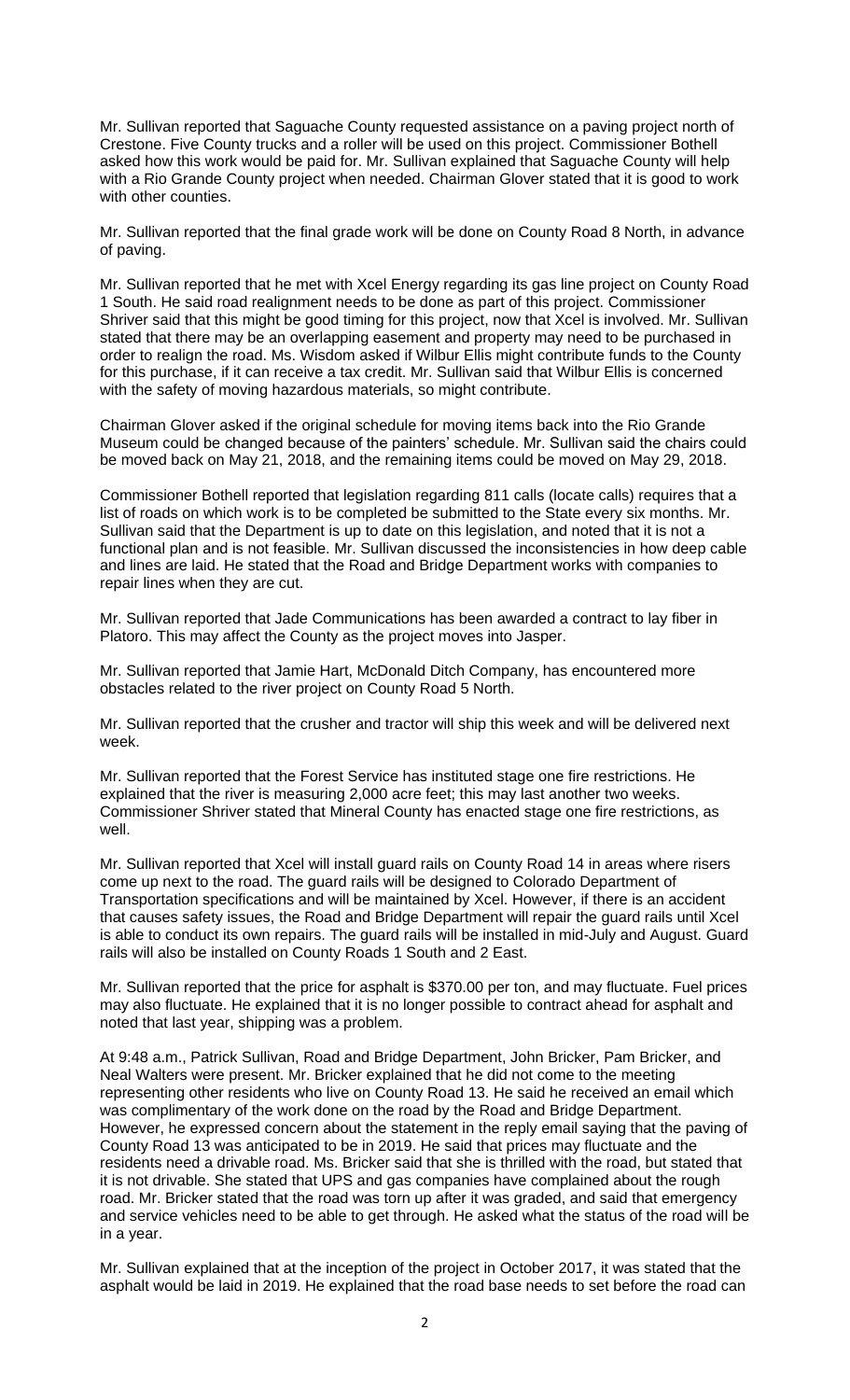be paved. He also stated that he is waiting for equipment that will mitigate the current problems. Mr. Sullivan explained that the road base comes directly from the pit and this is not interlocking rock. The mobile crusher will crush the round rocks on site, which will improve the base. He also explained that if crushed rock is hauled from the pit, it is very expensive, so it is better to crush it on site.

Mr. Sullivan stated that he has developed a good relationship with the home owners association on County Road 13. He said that the Road and Bridge Department takes pride in its work. He also said that the Department cannot take responsibility for speeding drivers. Mr. Walters noted that the road was bad until it was watered on May 15, 2018.

Chairman Glover reiterated that the home owners were told originally that this would be a long process. Commissioner Shriver added that the crusher will be delivered soon, and used first on County Road 29 and then on County Road 13. Mr. Sullivan explained that the material used on County Road 13 has no binder, so working with the crusher will be a learning experience. He said if the crusher does not work to improve the road base, topsoil will be used. He said this is an expensive solution.

Mr. Bricker said he is worried about the S-curve. Mr. Sullivan said the area will be signed properly.

At 10:15 a.m., Jack Martz and Larry Martz, Sundance Landing, were present. Chairman Glover recused himself and stepped out of the meeting.

Jack Martz explained that the Sundance Landing subdivision was started 20 years ago, and the project has not progressed very far. It was approved by the County in 1998, with lots to be sold for houses and hangars. Water then became a problem.

Mr. Martz explained that water is now available and this will help develop County land. A pit for storing water will be available for a yearly fee, and a water augmentation plan will be developed. Mr. Martz said that the County does not want to allow use of the runway, so the Martzes would like to sell the lots.

Mr. Martz stated that 10 lots have electricity; it will cost between \$100,000.00 and \$150,000.00 to provide more electricity. He said the real problem is installing a septic system, which will cost between \$15,000.00 and \$20,000.00. A well will cost an additional \$10,000.00 to \$12,000.00. Mr. Martz stated that the lots cannot be sold for \$60,000.00. He said that a solution will require the County's assistance.

Mr. Martz stated that two lots have been donated to Rio Grande Hospital, and that the County has built a road in the subdivision. He proposed that seven available lots be used for recreational vehicles. The existing septic system for these lots has never been used and the well is good. He suggested that the property convert to a commercial well that can be used to supply water. The existing septic system could be used for the RV dumping area. Mr. Martz stated that a conditional use permit might be needed in order to use the lots for RVs. He stated that it needs to be determined if there is a market for this type of project, and if it will recoup the Martzes' expenses.

Commissioner Shriver said that the County does not want to stop commercial activities that are within the rights of the owners. She noted that there were issues with the Colorado Department of Transportation regarding the road/runway, as well as issues as to who would build the road/runway. Commissioner Shriver agreed that the water supply proposal would work for the area. Larry Martz stated that the property is zoned rural recreational. Commissioner Bothell asked if an RV can be parked on a property without a house.

Commissioner Shriver said that the process would have to start with the Land Use Department. Larry Martz requested "a nod" from the Board that it will not object to the conditional use permit, noting that the BOCC can override the Planning and Zoning Board. He stated that the County owns the land around Sundance Landing.

Mr. Martz noted that Rio Grande County has not had a subdivision request in more than 20 years. Jack Martz suggested that the rules be updated. Commissioner Shriver stated that the County is updating its Land Use code book, and stated that the Board is not opposed to reviewing the Martzes' project. She said there is a process that must be followed. Larry Martz stated that they would meet with the Planning and Zoning Board to obtain a conditional use permit. Commissioner Bothell recommended that they speak to the Land Use Department first.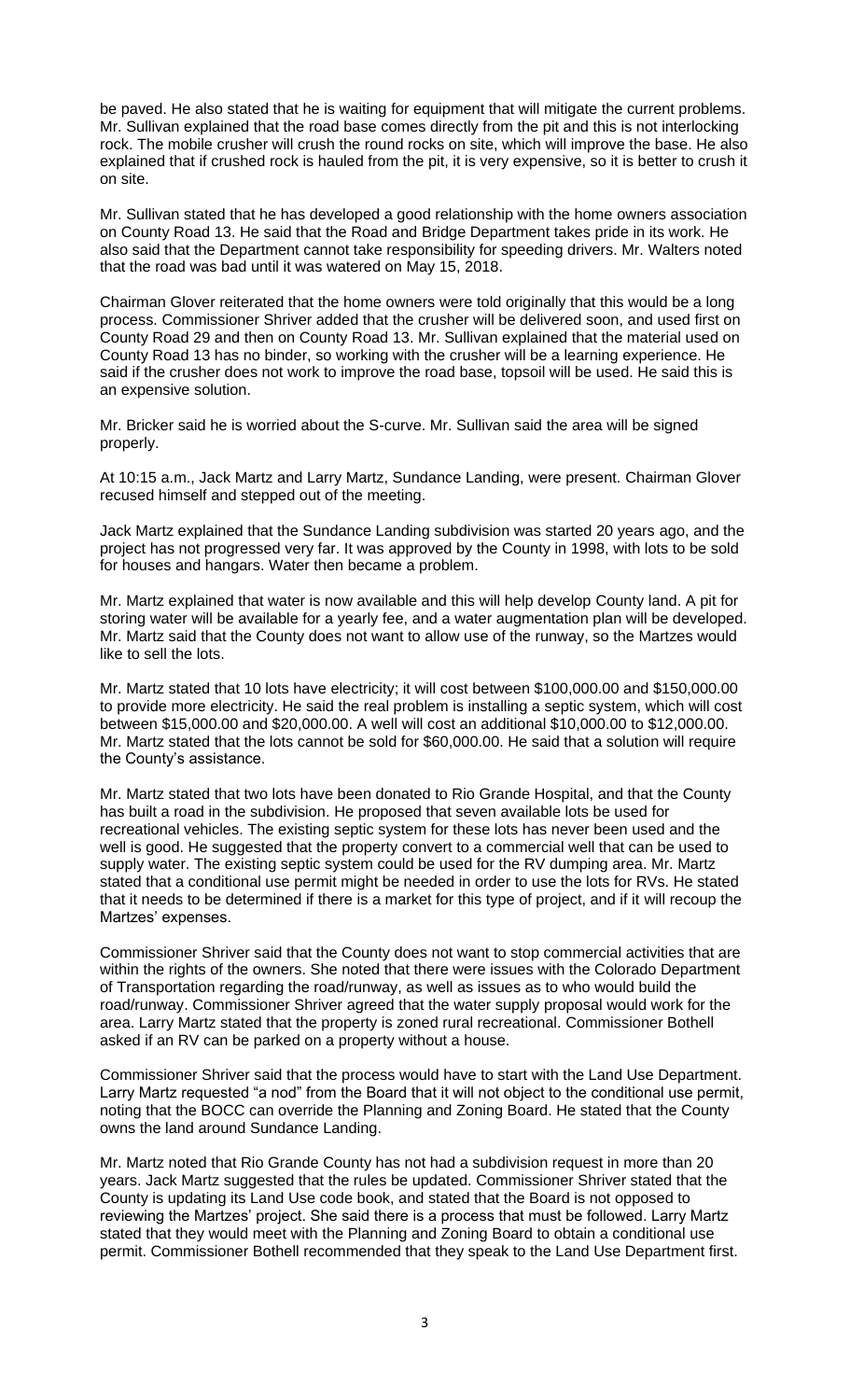Jack Martz stated that land might be traded for electrical work. He stated that it would be a benefit to the County if this property was zoned industrial because it would create jobs. He said that the County lost population last year and that the County needs to be turned around. Commissioner Shriver said that an industrial corridor has been identified in the County's master plan. She explained that land use codes remain the same unless a property owner requests a change. Larry Martz asked if the existing septic system would be able to be used. Commissioner Shriver explained that current septic regulations are State regulations.

Larry Martz stated that owners of the lots could begin with RVs and build houses later. He asked if in the interim, the existing well and septic system could be used. Commissioner Shriver suggested setting up a home owners association or drafting covenants for the properties. Commissioner Bothell said that the existing septic system might be grandfathered in, but this will have to be determined. She suggested that the Martzes speak to the Building Department about this. Mr. Martz stated that the County needs water for the airport and should share the costs of water on the Martz property. Commissioner Shriver stated that there is a different well that can be used by the airport. Jack Martz stated that a way to meet expenses needs to be determined. Commissioner Shriver said that the airport wells will have to be researched.

At 10:47 a.m., Chairman Glover returned to the meeting.

At 10:50 a.m., Travis Smith and Kristine Borchers, Rio Grande Watershed Emergency Action Coordination Team, were present.

Mr. Smith thanked Rio Grande County for working with Hinsdale and Mineral Counties during the fire in 2013. He explained that RWEACT has changed in the five years since the fire. Saguache and Alamosa Counties have become involved. He stated that RWEACT is in a better position to deal with the next event. Its role is to bring the public together, determine who makes certain decisions, and deal with the impacts after an event.

Mr. Smith said that radar was installed on Bristol Head for two months in 2013 to predict the impact of rain on the burn scar. Learning occurred from this process and provided confidence in dealing with storms. He said that public safety is the driver for RWEACT.

Mr. Smith said that radar was installed on Lobo Lookout in 2014, which helped with advance communications regarding storms. Commissioner Shriver said that RWEACT members also received training on how to manage events. She stated that the table top exercises were very educational.

Mr. Smith stated that water user groups struggle with stream forecasting. There are five SNOTEL sites, but budget cuts have stopped maintenance on the sites. However, there is better stream forecasting now and subdistricts are able to predict pumping. Permanent radar is possible for the Valley. Mr. Smith said that CDOT is interested in the radar facility and funds for its installation are available from the Colorado Water Conservation Board, CDOT, and water users. Alamosa County may be the fiscal agent for the funding and the radar will be located at the Alamosa airport. He asked for the Board's support for the process. Mr. Smith stated that RWEACT's Task Order 11 will fill funding gaps for the permanent radar project. Mr. Smith said that the costs are unknown at this time and that requests for proposals will be drafted. He said that Alamosa County will decide next week on the radar project. A stakeholder group will be formed. Mr. Smith said that information from the permanent radar system will include stream forecasting and information needed for decision making. Chairman Glover said he is supportive of the radar system. Commissioner Shriver said the system will provide public safety. She said that CDOT noticed that Rio Grande County and other counties assisted Costilla County during a snowstorm in 2016, and noted that this storm could have been better predicted if local radar had been available. She said that the system will provide economic development through better air transportation. It will also help in planning recreational opportunities. Mr. Smith also said the radar system will help water subdistricts in their planning and costs.

Commissioner Bothell asked if the National Weather Service would use the radar system and if information could be purchased. Mr. Smith said that when information is generated there will be a demand for it. He said that it needs to be determined if there will be charges for the information. He stated that RWEACT is focused on the need for the information the radar system will provide. He said that the radar system will be very effective in a fire situation.

Ms. Borchers said that RWEACT's fifth anniversary will be in June. There will be events and reports to mark the occasion. She explained that Rio Grande County oversaw RWEACT from 2013 to 2017 and served as its fiscal agent for a Department of Local Affairs grant. Commissioner Shriver moved to support RWEACT's proposal for Task Order 11. Commissioner Bothell seconded the motion and the motion carried.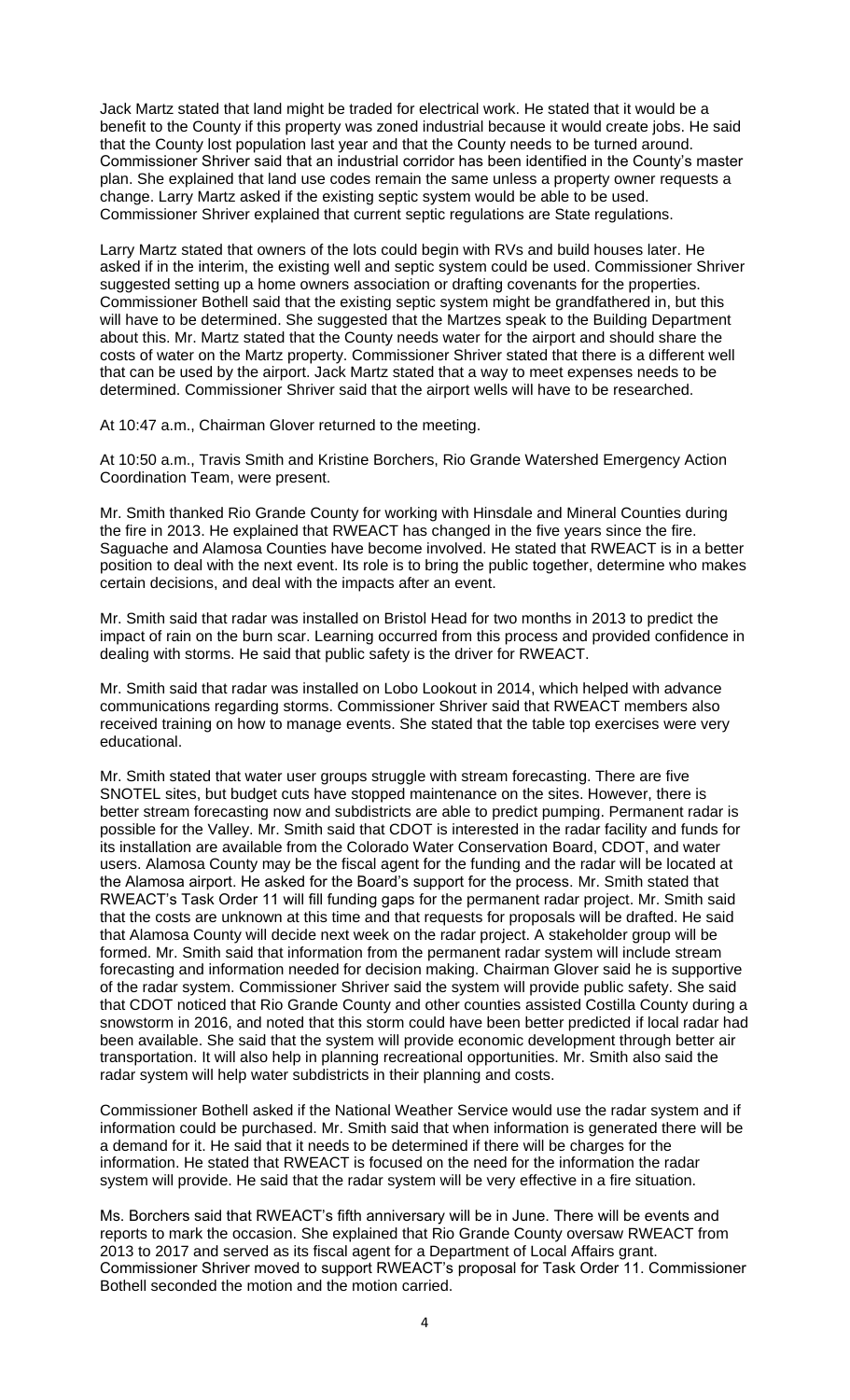It was noted that there is no letter of extension 2013-022 at this time. It may be discussed with the Board in the future.

At 11:17 a.m., Commissioner Shriver suggested that commissioner updates and the discussion about fire restrictions be moved to later in the agenda.

Nick Marcotte, Element Engineering, was present to discuss the Veterans Wastewater Treatment Plant Study. Mr. Marcotte explained that Element Engineering is a year old and works in Del Norte, Center, Monte Vista, and Manassa. He said that the study has been reviewed with the City of Monte Vista staff.

Mr. Marcotte explained that wastewater treatment is complicated in Monte Vista, so the scope of the study was expanded. The Veterans Wastewater Treatment Plant is not operational year round because it freezes. Water is diverted to nearby lagoons in the winter; this water evaporates during the summer. Mr. Marcotte said this is not ideal. Mr. Marcotte stated that if the capacity for industrial discharge was maximized, this would create an asset for the County. This would also provide long-term compliance with the health department.

Mr. Marcotte explained that the wastewater treatment plant was built for the Staley Starch Plant; there were several compliance issues. Mr. Marcotte said the study recommends creating a flow to the Henderson ponds. He also said that it is hard to predict industrial needs.

The Henderson ponds and the Veterans Wastewater Treatment Plant are both municipal facilities and are regulated by the Colorado Department of Public Health and Environment. Mr. Marcotte stated that both facilities need expensive upgrades.

Ms. Wisdom asked how long it would take to make the Veterans Wastewater Treatment Plant an industrial plant. Mr. Marcotte said this could happen fairly quickly by moving the municipal flows to the Sherman Avenue interceptor.

Commissioner Shriver suggested that the Board take some time to read the study and then schedule a work session with the City of Monte Vista and Element Engineering. Mr. Marcotte said this was a good idea. He noted that upgrading and maintaining the facilities is not inexpensive. Mr. Marcotte recommended that the municipal flow be moved out of the Veterans Wastewater Treatment Plant. Then the plant can treat waste water from Proximity Malt LLC. If another user needs to use the plant in the future, the plant can be expanded. Ms. Wisdom asked how the municipal flow can be moved. Mr. Marcotte explained that a lift station would have to be built, as part of the City of Monte Vista's responsibility. However, Monte Vista has not started to plan this process.

Ms. Wisdom asked how Proximity Malt used the plant during the winter. Mr. Marcotte said there were no State violations. He said this is a good time to plan to move the municipal flows with Monte Vista. Commissioner Shriver said that a timeline should be developed and roles should be determined. Proximity Malt needs to be involved. Mr. Marcotte added that who will run the facility needs to be determined.

Ms. Wisdom stated that Center Sanitation is managed by Idaho Pacific. Mr. Marcotte said that it might be possible to create a sanitation district in Monte Vista. He stated that Monte Vista could sell its asset to the district to offset improvement costs. Mr. Marcotte noted that the County is Element Engineering's client, and said that Monte Vista could be a partner in the project.

Mr. Marcotte stated that the Veterans Wastewater Treatment Plant needs to be heated. Commissioner Shriver said that the goal is to not shut down Proximity Malt during the winter; this would impact the economic growth of the County. Chairman Glover suggested moving forward with improving the building with Proximity Malt and the City of Monte Vista.

Ms. Wisdom noted that the property is owned by the State. She said there is a loose agreement to use the facility with the City of Monte Vista. Monte Vista wanted to sell the facility but was unsuccessful. Commissioner Shriver stated that there are several entities involved.

Mr. Marcotte stated that it is difficult to find funding for an industrial facility. Federal funds, grants, and bank loans are easier sources of funding. He said that he could provide funding ideas. Mr. Marcotte requested input on the study from the BOCC and the study can be accepted after a vote.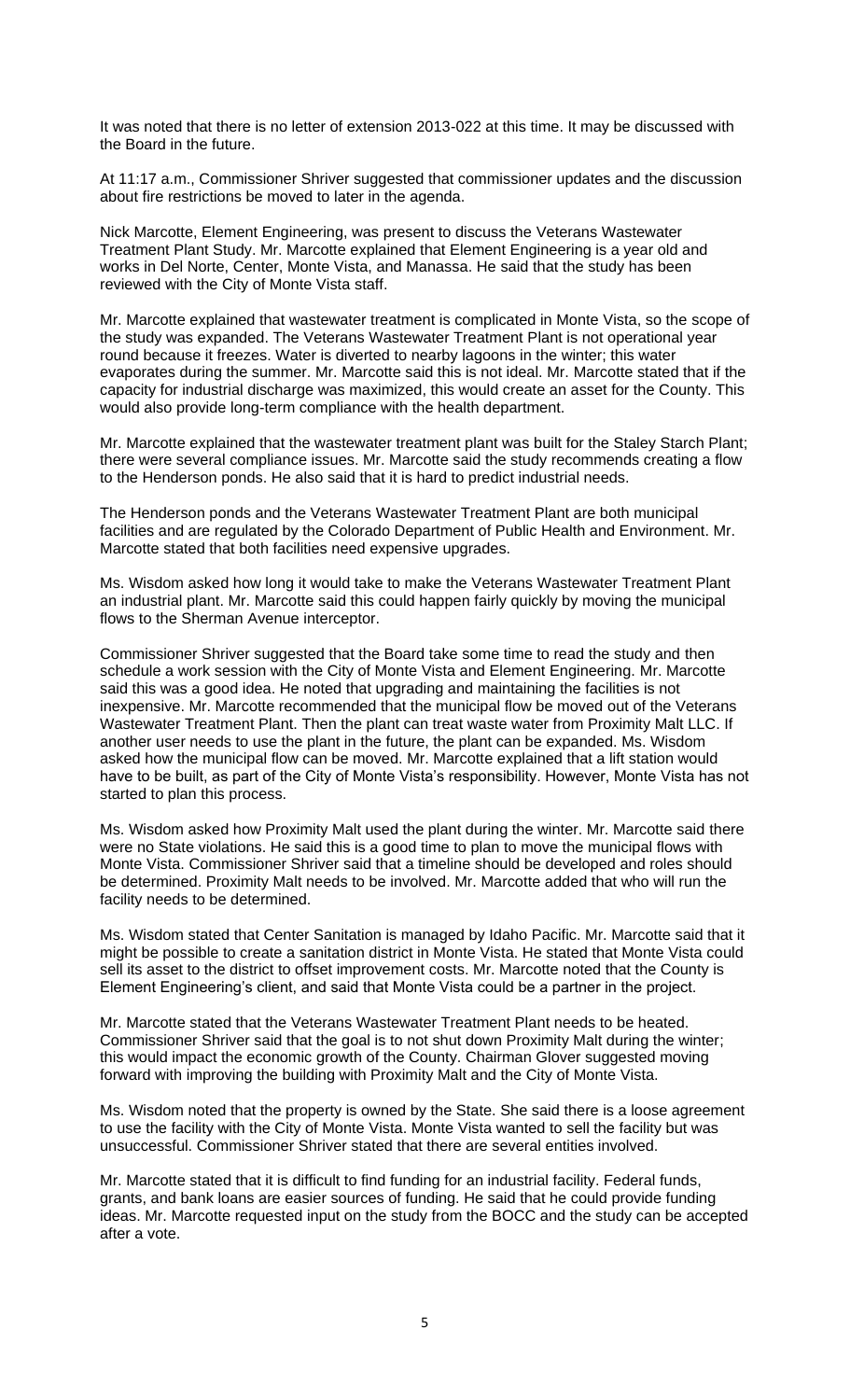At 11:50 a.m., County Attorney Bill Dunn was present. Pursuant to C.R.S. 24-6-402(4)(b), Commissioner Shriver moved to go into executive session for legal advice. Commissioner Bothell seconded the motion and the motion carried.

At 12:20 p.m., Commissioner Shriver moved to come out of executive session. Chairman Glover seconded the motion and the motion carried. The meeting was recessed.

At 1:00 p.m., Ms. Wisdom presented the County's fire restriction ordinance. Commissioner Bothell noted that when people who burn their trash are restricted, they will leave their trash on the road. She asked if burning trash in a burn barrel with a screen should be added to the restrictions. Chairman Glover stated that this is included in the ordinance. Commissioner Bothell recommended moving the statement about burn barrels with screens out of the definitions and make an exception for stages 1 or 2. Commissioner Shriver said this is acceptable for stage 1. Commissioner Bothell stated that Devin Haynie stated that the wording of the ordinance could be changed to suit the County's needs.

At 1:09 p.m., pursuant to C.R.S. 24-6-402(4)(f), Commissioner Shriver moved to go into executive session for personnel reasons. Commissioner Bothell seconded the motion and the motion carried.

At 1:15 p.m., Commissioner Shriver moved to come out of executive session. Commissioner Bothell seconded the motion and the motion carried.

Chairman Glover asked if the medical services contract was final. Commissioner Shriver asked if a job description for the doctor had been drafted. Commissioner Bothell explained that the job description is included in the contract. Commissioner Shriver noted that a job description is usually different from what is included in a contract.

At 1:22 p.m., the Board went into executive session.

At 1:37 p.m., Commissioner Shriver moved to come out of executive session. Commissioner Bothell seconded the motion and the motion carried.

At 1:39 p.m., Wanda Patterson and Jonathan Moore, Community Energy Solar, Robert Webb, Monte Vista School Superintendent, and Dixie Diltz, Land Use Department, were present. A public hearing regarding a conditional use application was opened.

Ms. Diltz reported that the conditional use application from Consolidated School District No. 8 and Community Energy Solar is for a two mega-watt solar farm, located at 283 South County Road 3 East, in Monte Vista. The property is on Sherman Avenue and County Road 3 East, near the middle school. The property is zoned agricultural estate. Neighbors were notified of the project on March 26, 2018 and notice of the public hearing was published in the Monte Vista Journal on April 6, 2018. There were no comments from neighbors. Ms. Diltz reported that the Road and Bridge Department had no concerns, as long as permission for access is obtained from Mark Deacon. Ms. Diltz reported that Colorado Parks and Wildlife had concerns that have been satisfied. She also reported that the Lariat Ditch Company had concerns, and Community Energy Solar made revisions to the project to satisfy those concerns.

Ms. Diltz reported that the Planning and Zoning Board reviewed the conditional use application on April 17, 2018, and recommended approval contingent on the solar garden complying with setbacks and easements, and receiving approval for access from Mark Deacon. Mr. Moore reported that verbal agreement to access has been received from Mr. Deacon. Mr. Moore stated that there is an alternative access if Mr. Deacon does not agree. Commissioner Shriver asked if the easement had been surveyed. Mr. Moore said it had. Commissioner Shriver asked for clarification of the ditch company's concerns. Mr. Moore explained that the site was moved seven feet, so that it would be 35 feet from the center of the ditch. He said this information is included on the site development plan. Mr. Moore reported that CPW was concerned that the solar garden would affect wildlife.

Chairman Glover asked how weed control will be managed. Ms. Diltz explained that Community Energy Solar will manage weeds. She also said that the Community Energy Solar's lease with the school covers the decommissioning of the property if it is no longer used as a solar garden.

Mr. Webb reported that funds from the lease, in the amount of \$6,500.00 per year for 20 years, will be used for school staff development. He also said the site would be used for learning; a meter will be placed in the middle school science department. Mr. Webb said that some students might be employed to help manage weeds.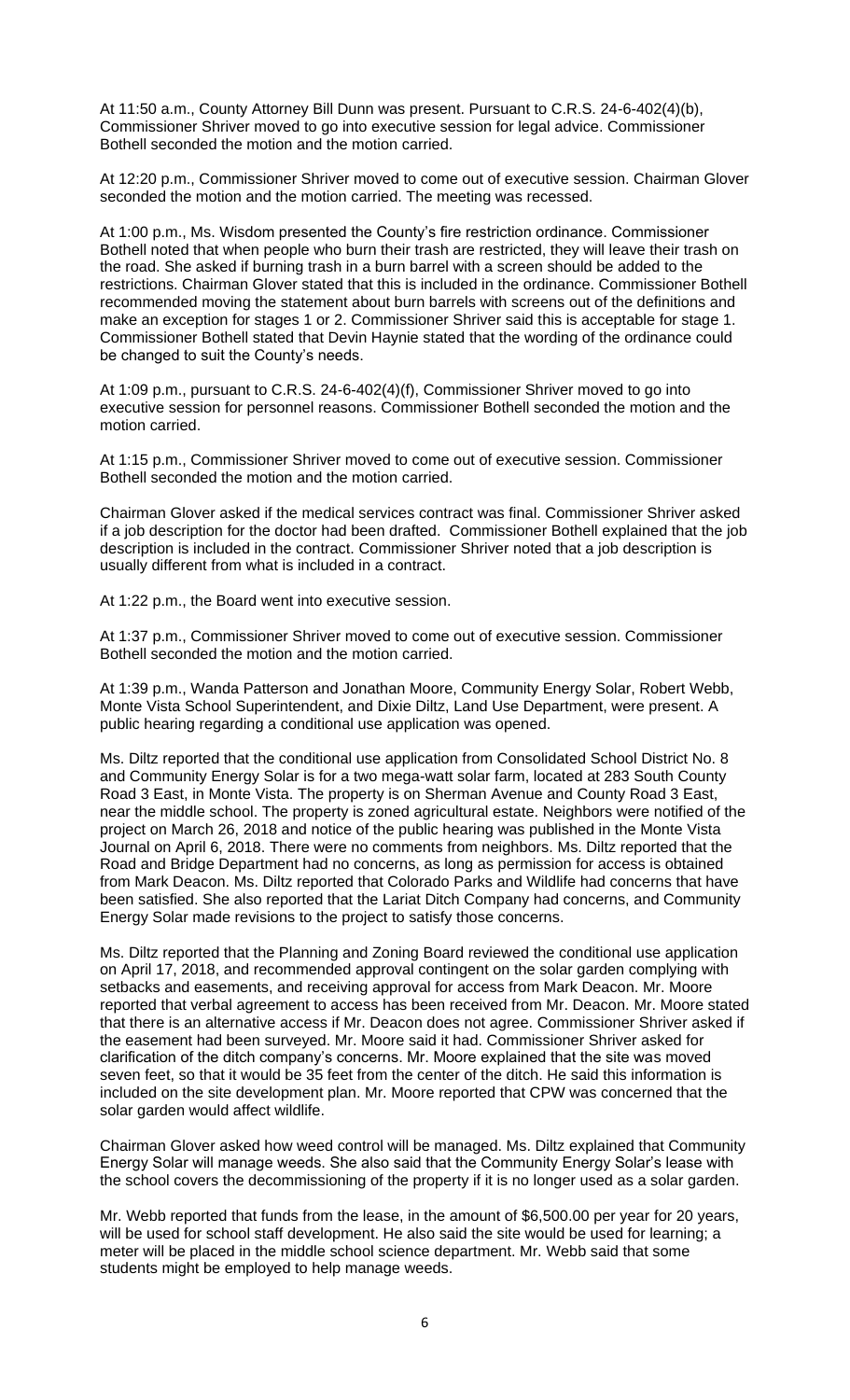Ms. Patterson reported that the school can become a subscriber to the solar garden, and there will be other subscribers, as well. Mr. Moore stated that subscribers will come from the County or adjacent counties.

Commissioner Bothell asked if the solar garden could supply energy if the supply lines over Poncha Pass were down. Mr. Moore said energy probably could not be supplied. He said there are other transmission sites; this solar garden will connect to the substation at Homelake. It will not be a back-up power system.

Commissioner Shriver asked if major utilities will get credit for energy produced by the solar garden. Mr. Moore said they would. Community Energy Solar has a power purchase contract with Xcel Energy, with the right to extend it. Mr. Webb said that the school has subscribed to a solar garden in Conejos County and also to this one. This will save the school \$15,000.00.

Mr. Moore stated that Community Energy Solar has one more project to complete in Rio Grande County, along with two in Alamosa County and one in Costilla County, if there are enough customers. Ms. Patterson stated that people do not believe that there is no cost to them. Commissioner Bothell asked what the gain is for Community Energy Solar. Ms. Patterson said customers receive a 10 percent credit on their Xcel bills; the remaining 90 percent is paid to Community Energy Solar. She said the garden is separate from the school and provides a cost savings to the school. Mr. Moore added that the solar garden will become part of the County's image.

Chairman Glover stated that he is excited about the experience for the students. Mr. Webb added that it is important for the middle school students to have ownership of the project. Commissioner Bothell moved to approve the conditional use permit to build a solar garden near the middle school. Commissioner Shriver seconded the motion and the motion carried. Book 591 Page 1056

Chairman Glover asked if Mr. Moore and Ms. Patterson have visited the Del Norte school, and suggested that they speak to Chris Burr. Mr. Moore told the Board that Ms. Diltz was very professional and open, and that they worked well together on this application.

At 2:05 p.m., Randy Kern, Building Department, and Dixie Diltz, Land Use Department, were present. Ms. Diltz explained that she met with Larry and Jack Martz, and requested clarification as to what the Board agreed with regard to the Martzes' RV project. Commissioner Bothell explained that the Board did not agree to anything. She also explained that the Martzes' plan is to create an RV park where individual lots would be sold and serviced by one well and one septic system. She expressed concern that current zoning would not accommodate this plan. Ms. Diltz reported that the property is zoned rural residential. Commissioner Bothell stated that a camper cannot be parked on property where there is no house.

Commissioner Shriver explained that the Board told the Martzes that there is a process to follow for either a conditional use permit or for a zoning change. Ms. Diltz stated that she told the Martzes that their plan would not be approved. Chairman Glover stated that the Martzes were told they had to go through the Land Use Department and follow the process. He asked if the old septic system could be used as a dump station. Mr. Kern stated that he is unable to find a record of this septic system. Commissioner Bothell asked if the system would be adequate for an RV dumping station. Mr. Kern stated that the system would have been designed to accommodate a certain amount of gallons per day. He expressed concern about chemicals used in RV holding tanks, stating that some are biodegradable and some are not. Commissioner Bothell reiterated that the Board did not agree to anything. Commissioner Shriver said the Board is open to ideas, but did not agree to anything. Chairman Glover said that the septic system is a 1,000 gallon system that the Martzes say has never been used.

Ms. Diltz asked the Board if it is open to a conditional use permit for single RVs. She said a zoning change would require one lot with six RV spaces; there could not be individual sales of lots. Ms. Wisdom noted that if this is approved, it will change how other lots with campers are managed. Chairman Glover said that the Martzes need to be given options so they can choose a path forward.

Mr. Kern explained that flow rates for an individual septic system are 100 gallons per day per unit; for a group septic system the flow rates are 50 gallons per day; flow rates for a residence are 450 gallons per day. Chairman Glover stated that the County has a nice airport and that these property owners are unable to sell their property. He said there are cost factors for adding water and septic systems to individual sites. Ms. Diltz said that individual sites are entitled to house wells. Commissioner Shriver added that the wells require augmentation plans.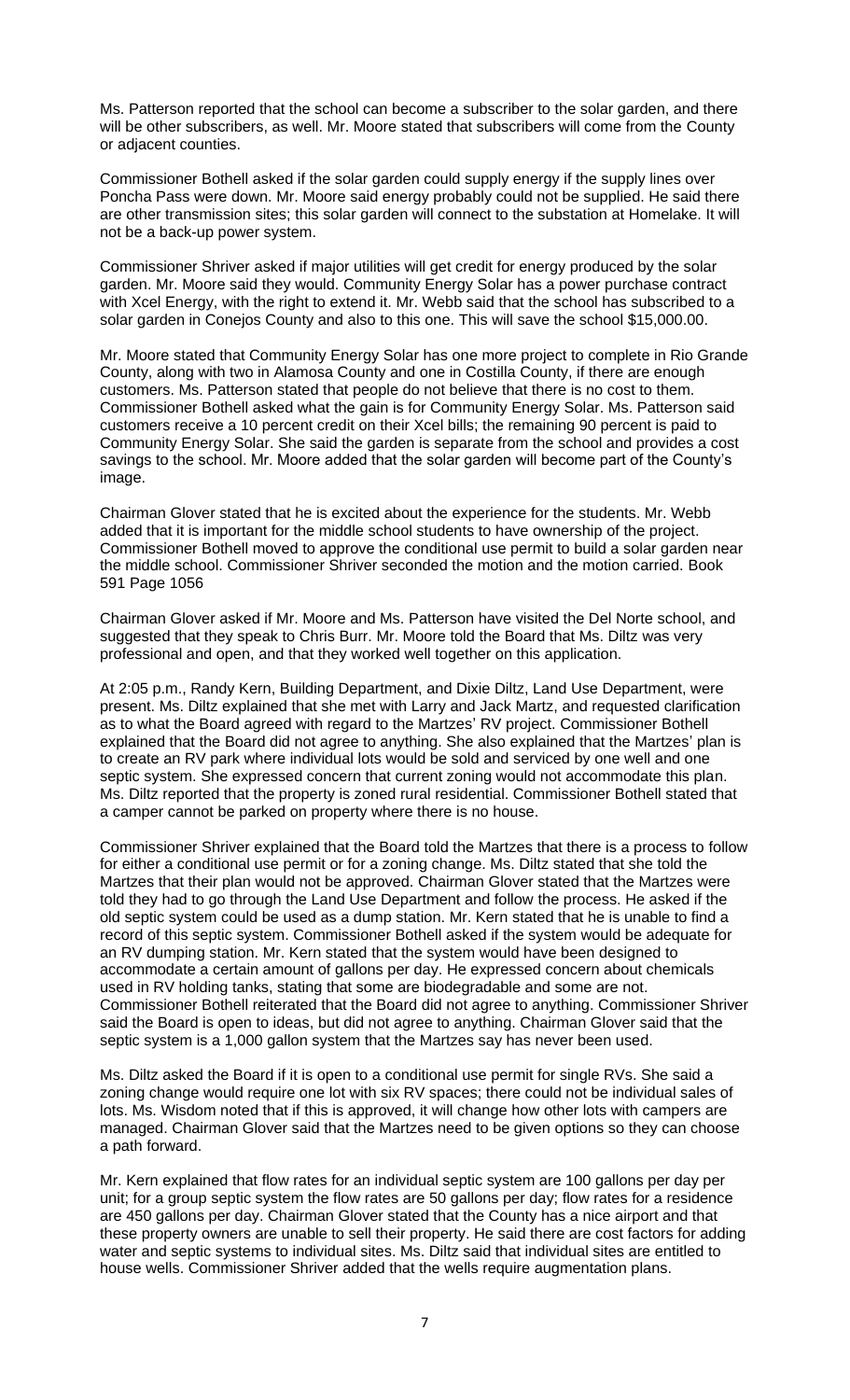At 2:27 p.m., Ms. Wisdom reported making the changes on the fire restriction ordinance as requested. Commissioner Shriver noted that the ordinance can be amended, and Commissioner Bothell added that the function of the ordinance is to put a framework in place if a fire ban is implemented. Commissioner Shriver moved to approve Ordinance 2018-01. Commissioner Bothell seconded the motion and the motion carried. The ordinance was signed.

Ms. Wisdom read the amended County fire restriction ordinance into the record:

## **ORDINANCE NO 2018 – 1 BEFORE THE BOARD OF COUNTY COMMISSIONERS OF RIO GRANDE COUNTY RE: ORDINANCE RESTRICTING OPEN FIRES AND OPEN BURNING IN THE UNINCORPORATED AREAS OF RIO GRANDE COUNTY, COLORADO.**

**WHEREAS**, pursuant to C.R.S. §30-11-107 et seq., and §30-15-401 et seq., the Board of County Commissioners of Rio Grande County, Colorado (hereinafter the "Board"), has the general enabling power to adopt Ordinance s for the control or licensing of those matters of purely local concern, and to do all acts and make all regulations which may be necessary or expedient for the promotion of the health, safety and welfare of the present and future residents of Rio Grande County; and

**WHEREAS**, pursuant to C.R.S. § 30-15-401(1)(n5), the Board has specific authority to adopt an Ordinance banning open fires to a degree and in a manner that the Board deems necessary to reduce the dangers of wildfires within those portions of the unincorporated areas of the County where danger of forest or grass fires is found to be high; and

**WHEREAS**, C.R.S. § 30-15-405 provides that except for Ordinances calling for special elections or necessary for the immediate preservation of the public health or safety and containing the reasons making the same necessary, such Ordinances shall not take effect and be in force before thirty days after they have been so published; however, an excepted Ordinance shall take effect upon adoption. As an excepted Ordinance, a second reading and subsequent publication by reference to title only are not required; and

**WHEREAS**, the Sheriff of Rio Grande County ("Sheriff') is authorized under the provisions of C.R.S. §§ 30-10-512 and 30-10-513, to act as Fire Warden of the County in case of prairie or forest fires, and to assume charge thereof or to assist other governmental authorities in controlling or extinguishing forest or prairie fires; and

**WHEREAS**, open fires and open burning can be a prime cause of forest and prairie fire in Rio Grande County; and

**WHEREAS**, the Sheriff has advised the Board that atmospheric conditions, including lack of moisture and other local conditions, create a high danger of forest and prairie fires in Rio Grande County, thereby making open fires and open burning within the unincorporated areas of Rio Grande County hazardous; and

**WHEREAS**, the Sheriff monitors fire weather conditions and fire danger ratings, such as the U.S. Forest Service and Colorado State Forest Service rating systems; and

**WHEREAS**, changing atmospheric conditions require that fire restrictions need to be implemented and/or released in a timely manner; and

**WHEREAS**, the Board, upon the advice of the Sheriff, finds that for those days on which the National Weather Service notifies Rio Grande County Sheriff's Office Communication Center of a "red flag warning" (a term used by fire-weather forecasters to call attention to limited weather conditions of particular importance that may result in extreme burning conditions), that the initiation or continuance of open burning within those sections of unincorporated Rio Grande County that are subject to the "red flag warning," shall be prohibited and persons or entities shall be prohibited from open burning and subject to Stage 1 Restrictions regardless of any burn permit that may have been issued by a fire district within unincorporated Rio Grande County; and

**WHEREAS**, the Board finds that competent evidence has been presented indicating that the danger of forest and prairie fires in Rio Grande County is periodically high, and therefore it is necessary for the preservation of the public health, safety and welfare of the citizens of Rio Grande County to occasionally impose a restriction on all open fires and open burning within the unincorporated areas of Rio Grande County; and

**WHEREAS**, the County has previously adopted Ordinance No. 2013-2 regarding fire restriction in the unincorporated Rio Grande County; and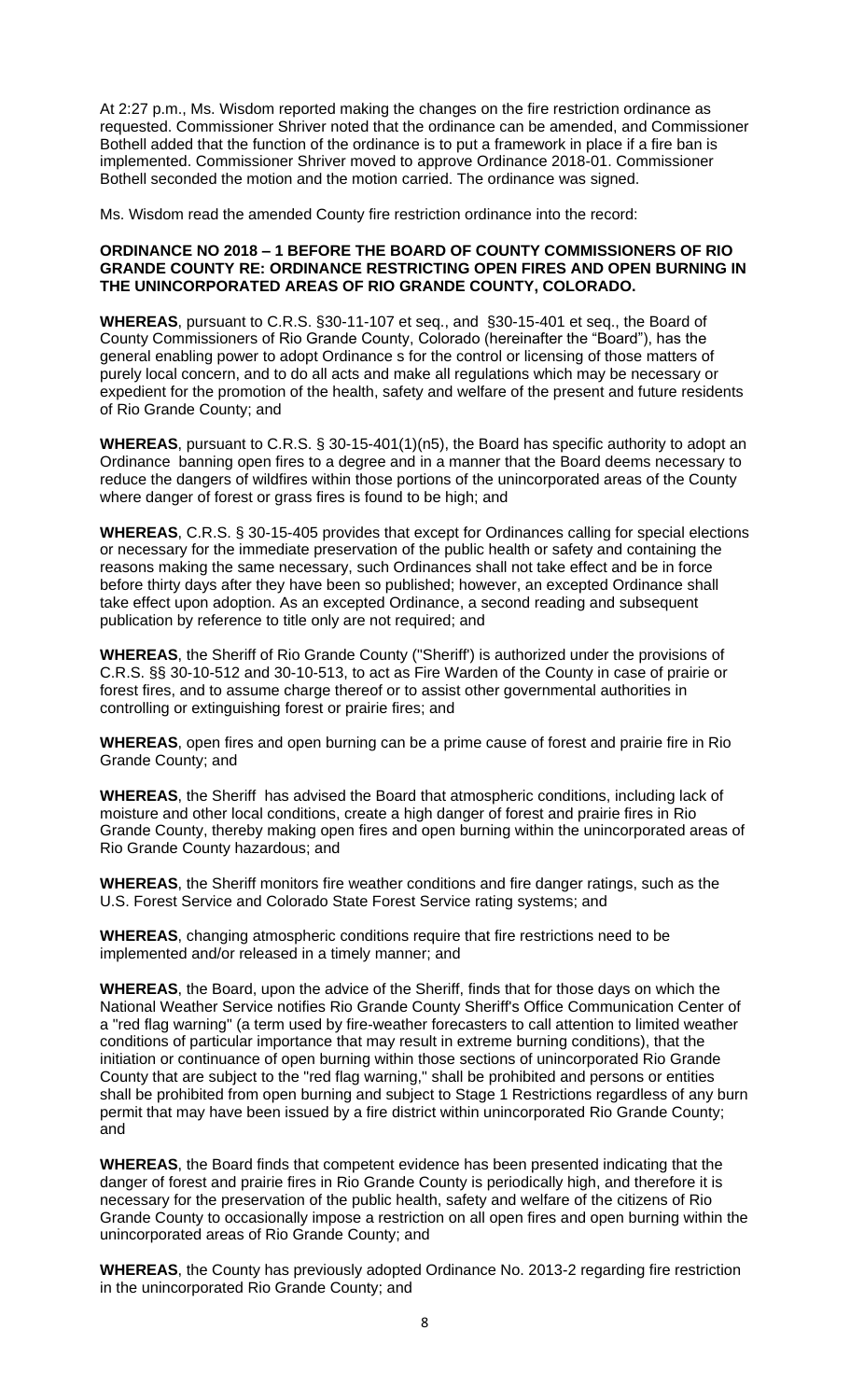**WHEREAS**, the County has determined that the existing Ordinance No. 2013-2 is in need of revision to comply with current practices and standards to ensure the health, safety and welfare of the County and desires to repeal Ordinance No. 2013-2 and replace it with this Ordinance regulating the same matter.

**THEREFORE BE IT RESOLVED AND ORDERED AS FOLLOWS**: Section 1. Title: This Ordinance shall be known and referred to as the "Rio Grande County Open Fire and Open Burning Restriction Ordinance," and may be cited and referenced as such.

Section 2. Purpose: The purpose of this Ordinance is to preserve and protect the public health, safety and welfare of the citizens of Rio Grande, Colorado, by restricting open fires and open burning in the unincorporated areas of Rio Grande County in order to prevent forest and prairie fires given the high danger of such fires as a result of atmospheric conditions, including lack of moisture and other local conditions in Rio Grande County.

Section 3. Authority: This Ordinance is authorized by, inter alia, generally, part I of article 11 of title 30, and part 4 of article 15 of title 30, and specifically, part 4 of article 15 of title 30 at C.R.S. §401(1 (n-5).

Section 4. Interpretation: This Ordinance shall be so interpreted and construed as to effectuate its general purpose to preserve and protect the public health, safety, and welfare of the citizens of Rio Grande County, Colorado, by restricting open fires and open burning in the unincorporated areas of Rio Grande County in order to prevent forest and prairie fires given the high danger of such fires in Rio Grande County. Section headings and any cross references, if any, of this Ordinance shall not be deemed to govern, limit, modify, or affect in any manner the scope, meaning, or extent of the provisions of this Ordinance or any section thereof.

Section 5. Application: This Ordinance shall apply throughout the unincorporated areas of Rio Grande County, including public, private, state, and federal lands and to any incorporated town or city which elects by Ordinance to have the provisions thereof apply.

Section 6. Definitions:

Fire Restriction Evaluation Guidelines: That set of evaluation criteria currently in use by local Federal, State, and local fire suppression/management agencies for monitoring fuel moistures, fire danger class, current impacts on suppression resources, current fire cause types, fire weather forecasts, and other indicators of predicted fire danger.

Fireworks: As defined in C.R.S. § 12-28-101(3)(a), including any composition or device designed to produce a visible or audible effect by combustion, deflagration, or detonation, and that meets the definition of articles pyrotechnic, permissible fireworks (per Section 12-28-101 (8)(a)), or display fireworks.

Open fire or open burning: For purposes of this Ordinance, open fires or open burning shall be defined as any outdoor fire, including, but not limited to, bonfires, campfires, warming fires, charcoal grill fires, fires in wood-burning stoves, the use of explosives, outdoor welding or operating acetylene or other torch with open flame other than in an area cleared of all flammable materials, fireworks of all kinds or brands, burn barrels without screens, and the prescribed burning of irrigation or drainage ditches, fence lines or rows, fields, farmlands, rangelands, wild lands, trash and debris.

Red Flag Warning: a term used by fire-weather forecasters including, but not limited to, the National Weather Service ("NWS") to call attention to limited weather conditions of particular importance that may result in extreme burning conditions.

Stage 1 restrictions: (Prohibits the following activities):

- (a) Open burning, excepting fires and campfires within permanently constructed fire grates in developed campgrounds and picnic grounds, charcoal grills and wood burning stoves at private residences in areas cleared of all flammable materials, and those other exceptions/exemptions as noted in Section 10.
- (b) The sale or use of fireworks (as defined in Section 6) pursuant to C.R.S. § 30-15- 401(1)(n7).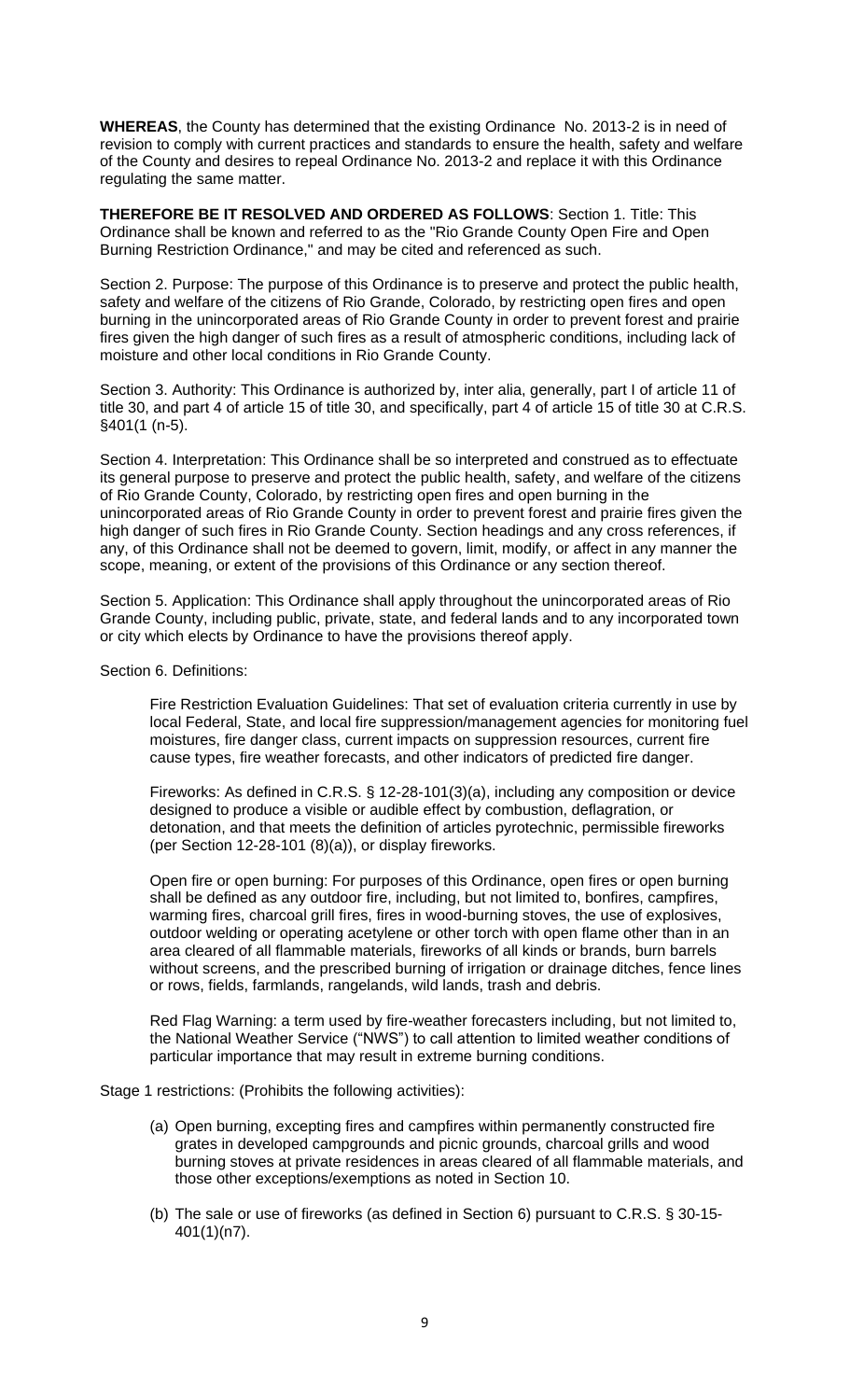(c) Outdoor smoking except within an enclosed vehicle or building, a developed recreation site or while stopped in an area at least three feet in diameter that is barren or cleared of all flammable materials.

Stage 2 Restrictions: (Prohibits the following activities):

- (a) All open burning as defined other than those exceptions/exemptions in Section 10.
- (b) The sale or use of fireworks (as defined in Section 6) pursuant to C.R.S. § 30-15- 401(1)(n7).
- (c) Outdoor smoking except within an enclosed vehicle or building.
- (d) Operating or using any internal combustion engine is not permitted on public lands without a spark arresting device properly installed, maintained and in effective working order meeting either:
	- i. Department of Agriculture, Forest Service Standard 5100-1a; or ii. Appropriate Society of Automotive Engineers (SAE) recommended practice 5335(b) and J350(a).
- (e) Welding, or operating acetylene or other similar torch with open flame, unless said work is performed in an area at least thirty (30) feet in diameter that is clear of flammable vegetation and unless the worker has ready access to a fire extinguisher or water supply suitable to suppress any fire that results from the welding operation.

Section 7. Declaration of an Open Fire Ban: The Rio Grande County Board of County Commissioners or the Rio Grande County Sheriff, or his designee, shall have the authority to declare an open fire ban whenever the danger of forest and grass fires is found to be high, and without further proceedings or Ordinance. Any declaration of an open fire ban made pursuant to this section shall specify the Stage level restriction, the parameters of the ban and the duration of the ban as deemed necessary and appropriate, and shall be promptly published through a general press release to local television, radios and print media, Rio Grande County website, and social media. Likewise, when conditions indicate a reduction or increase in restrictions, or the suspension or release of restrictions, the same notification to the public shall occur.

Section 8. No Open Fire or Open Burning When Red Flag Warning is in Effect: No person or entity shall initiate or continue an open fire in unincorporated areas of Rio Grande County on a day in which the National Weather Service has issued a "red flag warning" for any part of unincorporated areas of Rio Grande County. Any existing burn projects must be extinguished when a "red flag warning" has been issued. For the purposes of this Ordinance, when the Nation Weather Service issues a red flag warning, Stage 1 Restrictions shall be in effect and open fire or burning during a red flag warning period shall be treated as a violation of Stage 1 burn restrictions as set forth in this Ordinance. A declaration pursuant to Section 7 of this Ordinance shall not be necessary.

Section 9.Unlawful Acts: It shall be unlawful for any person to build, maintain, attend or use an open fire or conduct an open burn in the unincorporated areas of Rio Grande County in violation of this Ordinance, including public, private, state, and federal lands and to any incorporated town or city which elects by Ordinance to have the provisions of this Ordinance apply.

Section 10.Exceptions/Exemptions: The following activities shall be exempt from this Ordinance:

- (a) Commercial or community fireworks displays properly permitted.
- (b) Fires contained within liquid-fueled or gas-fueled stoves.
- (c) Indoor fireplaces and wood-burning stoves.

(d) Outdoor charcoal grills and wood-burning stoves during Stage 1 Restrictions providing they are at private residences and in an area cleared of all flammable materials including dry vegetation.

(e) Burn barrels providing they are at private residences and in an area cleared of all flammable materials including dry vegetation and covered with a screen.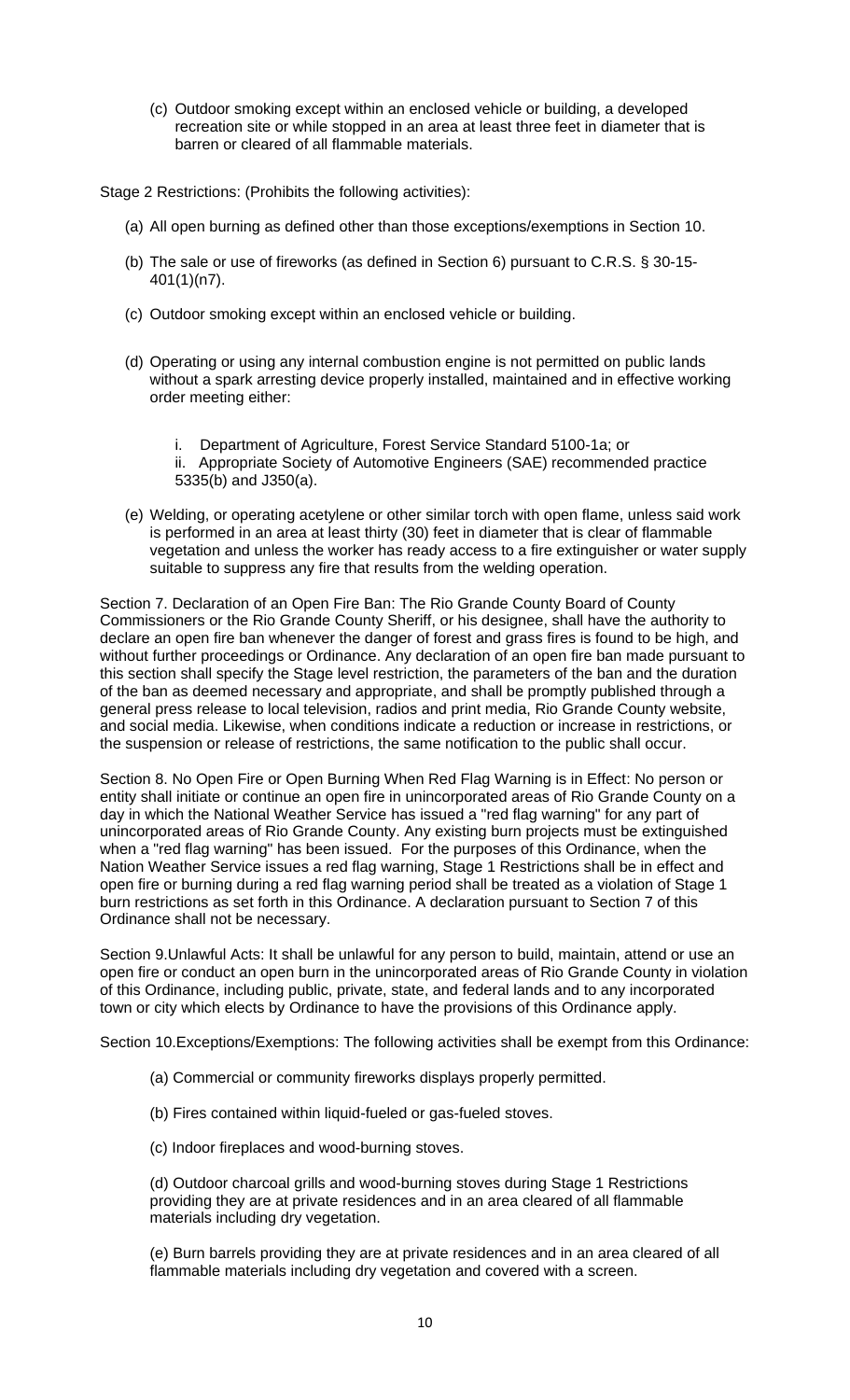(f) Persons with a permit specifically authorizing the otherwise prohibited act or omission.

(g) Any federal, state or local law enforcement officer or member of an organized rescue or firefighting agency in the performance of an official duty.

(h) Any further exemptions to either the meaning of terms or the enforcement of this Ordinance shall be granted only by the Sheriff or the Sheriff's designee, or for exemptions upon or within state or federal lands located within Rio Grande County, by the administering state or federal agency, and only if the proposed action is deemed by the Rio Grande County Sheriff, or the Sheriff's designee, to be safe.

Section 11. Enforcement: This Ordinance shall be enforced by the Sheriff, through his Deputies in conjunction with fire code officials and upon receipt of a statement of probable cause, the Fire Chief of any fire protection district or his designee, the administering agencies of the state and federal lands located therein, or Fire Chief or his designee, of any incorporated city or town who adopts this Ordinance, and any peace officer in and for the State of Colorado as described in C.R.S. § 162.5-101, and they shall have authority to order any person to immediately cease any violation of this Ordinance. This authority shall include, but not be limited to, the right to issue a penalty assessment notice and the right to take such person or persons into temporary custody if necessary.

Section 12.1 Violations: Any person who violates this Ordinance from the effective date to and including the day prior to suspension or rescission of this Ordinance, commits a Class 2 Petty Offense under C.R.S. § 30-15-402(l) and, upon conviction or confession of guilt thereof, shall be punished by a fine of not more than one-thousand dollars (\$1,000.00) for each separate offense plus a surcharge of ten dollars (\$10.00), under C.R.S. § 30-15-402(2). Fines are to be set by the County Court, unless the violator wished to confess guilt and pursuant to the penalty assessment procedure within twenty (20) days of issuance of the ticket, pay the fine indicated plus the ten dollar (\$10.00) surcharge.

Section 12.2: Each violation of this Ordinance shall be deemed separate and distinct from any other violation of this Ordinance or of any other federal, state, or local law rule, order, or regulation.

Section 12.3 Criminal prosecution may be brought against a violator in accordance with C.R.S. §§ 30-15-402 and 30-15-410, and under the penalty assessment procedure provided in C.R.S. §16-2-201. The Sheriff's Office is authorized to devise a ticketing system in conformance with C.R.S. § 16-2-201.

Section 12.4: The penalty assessment procedure provided in C.R.S. § 16-2-201 may be followed by any arresting law enforcement officer that is provided with a statement of probable cause from a fire code official for any such violation. The graduated fine schedule for such penalty assessment procedure shall be:

- (a) Two Hundred and Fifty Dollars (\$250.00) for the first offense;
- (b) Five Hundred Dollars (\$500.00) for the second offense within sixty (180) days of the first offense;
- (c) Seven Hundred and Fifty Dollars (\$750.00) for the third offense within sixty (180) days of the first offense;
- (d) One Thousand Dollars (\$1,000.00) for each additional offense within sixty (180) days of the first offense.
- (e) In addition to the penalty prescribed in this Ordinance, persons convicted of a violation of this Ordinance are subject to a surcharge of ten dollars (\$10.00).

Section 13. Disposition of Fines: All fines paid for the violation of this Ordinance shall be in negotiable funds made payable to Rio Grande County and submitted to the Rio Grande County Treasurer's Office, 925 6<sup>th</sup> Street, Rio Grande, CO 81101. All fines for the violation of this Ordinance received by the County shall be remitted to the Rio Grande County Treasurer and deposited into the general fund. All surcharge dollars shall be paid by the defendant to the Clerk of the Court and credited to the Victims and Witnesses Assistance and Law Enforcement Fund of the Twelfth Judicial District of the State of Colorado pursuant to C.LS. § 30-15-402(2)(a). The defendant shall also pay court costs.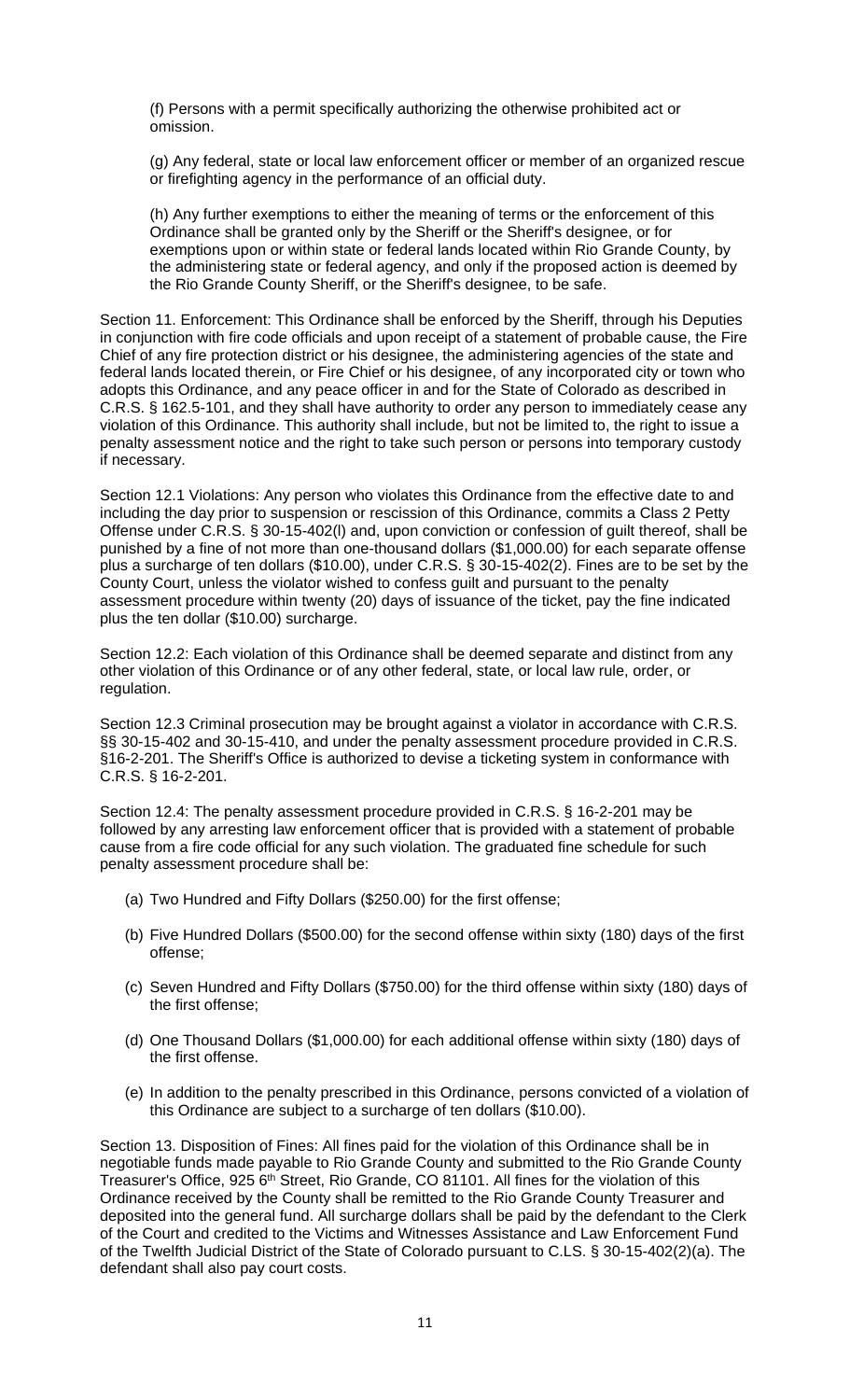Section 14. Additional Remedies: The remedies provided in this Ordinance shall be cumulative and in addition to any other federal, state, or local remedies, criminal or civil, which may be available. Nothing contained herein shall be construed to preclude prosecution under any applicable statute, including but not limited to, prosecution under C.R.S. § 18-13-109, or any applicable local, state, or federal statute, Ordinance, rule, order, or regulation.

Section 15. Safety Clause: The Board hereby finds, determines, and declares that this Ordinance is necessary for the immediate preservation and protection of the health, safety, and welfare of the citizens of Rio Grande County, Colorado.

Section 16. Severability: Should any section, subsection, clause, sentence, or phrase of this Ordinance be adjudged by any court of competent jurisdiction to be invalid, such invalidity shall not affect, impair, or invalidate the other provisions of this Ordinance which can be given effect without such invalid provision.

Section 17. Repeal of Conflicting Provisions: All former County Ordinances, rules, or regulations, or parts thereof, in conflict with this Ordinance are hereby repealed.

Section 18. Effective Date: 18.1 This Ordinance shall be effective immediately and remain in effect until such time as this Ordinance is amended by the Board, or enforcement is temporarily suspended by the Board, Sheriff, or his designee.

Section 18.2 The Board further orders that this Ordinance be published in full in the Monte Vista Journal as an excepted Ordinance necessary for the immediate preservation of the public health, safety, and welfare of the citizens of Rio Grande County. As an excepted Ordinance, a second reading and subsequent publication by reference to title only are not required.

Section 19. Publication and Adoption: The foregoing text was INTRODUCED, READ, and ADOPTED on first reading as an excepted Ordinance for the immediate preservation of the public health, safety, and welfare of the citizens of Rio Grande County this 16th day of May, 2018, in Rio Grande County, Colorado at a regular Board of County Commissioners Meeting. Commissioner Shriver moved for the adoption of the following Ordinance. Commissioner Bothell seconded the motion. Roll call vote resulting in unanimous approval BOARD OF COUNTY COMMISSIONERS OF RIO GRANDE COUNTY (S E A L) By Gene Glover, Chairman. ATTEST: By: Mona Syring, Clerk to the Board. CERTIFICATE OF PUBLICATION AND ADOPTION I hereby certify that the foregoing Ordinance was introduced, read, and adopted on first reading at the regular meeting of the Board of County Commissioners of Rio Grande County on the 16th day of May, 2018, as an excepted Ordinance necessary for the immediate preservation of the public health, safety, and welfare of the citizens of Rio Grande County, and the same was published in full as an excepted Ordinance in the Monte Vista Journal, a newspaper of general circulation published in Rio Grande County, on the 23rd day of May, 2018. As an excepted Ordinance a second reading and subsequent publication by reference to title only are not required. By: Mona Syring, Clerk to the Board Book 591 Page 1057

Ms. Wisdom reported making changes to the medical services contract that state that the job duties are included in the contract. Commissioner Bothell moved to approve the medical services contract. Commissioner Shriver seconded the motion, noting that the memorandum of understanding with Saguache County needs to be reviewed. Commissioner Bothell said the medical services contract is between Rio Grande County and the doctor, regardless of what Saguache County does. The motion carried. The contract was signed.

Ms. Wisdom reported that the job description for the nurse should include that this is a nonexempt position. Commissioner Shriver asked if this is limited to the nurse. She also recommended that the nurse's license should be current when he or she is hired and should be maintained. Commissioner Bothell said that the nurse's wages should be changed to \$60,000.00 per year, because this is what Dr. Thompson said would be required. Ms. Wisdom explained that Public Health nurses make \$50,000.00 per year, and that to maintain the proper step and wage, the jail nurse's salary should be the same. If the nursing position is a contract position, the salary could be higher, but if the nurse is hired as a County employee, the salary should be comparable to existing employees' salaries. Commissioner Bothell stated that the jail nurse and the Public Health nurses are different. Commissioner Shriver recommended adding on the signature line that the jail nurse acknowledges that he or she is an at-will employee. Ms. Wisdom said that she would review other employees' job descriptions. Ms. Wisdom reported that other changes made on the jail nurse's job description include language stating that the nurse may work eight hours per week in Saguache County. Commissioner Bothell moved to approve the jail nurse contract as amended. Commissioner Shriver seconded the motion and the motion carried. Commissioner Bothell asked that the position be posted on the County website. She stated that the Sheriff, jail administrator, and the doctor will interview candidates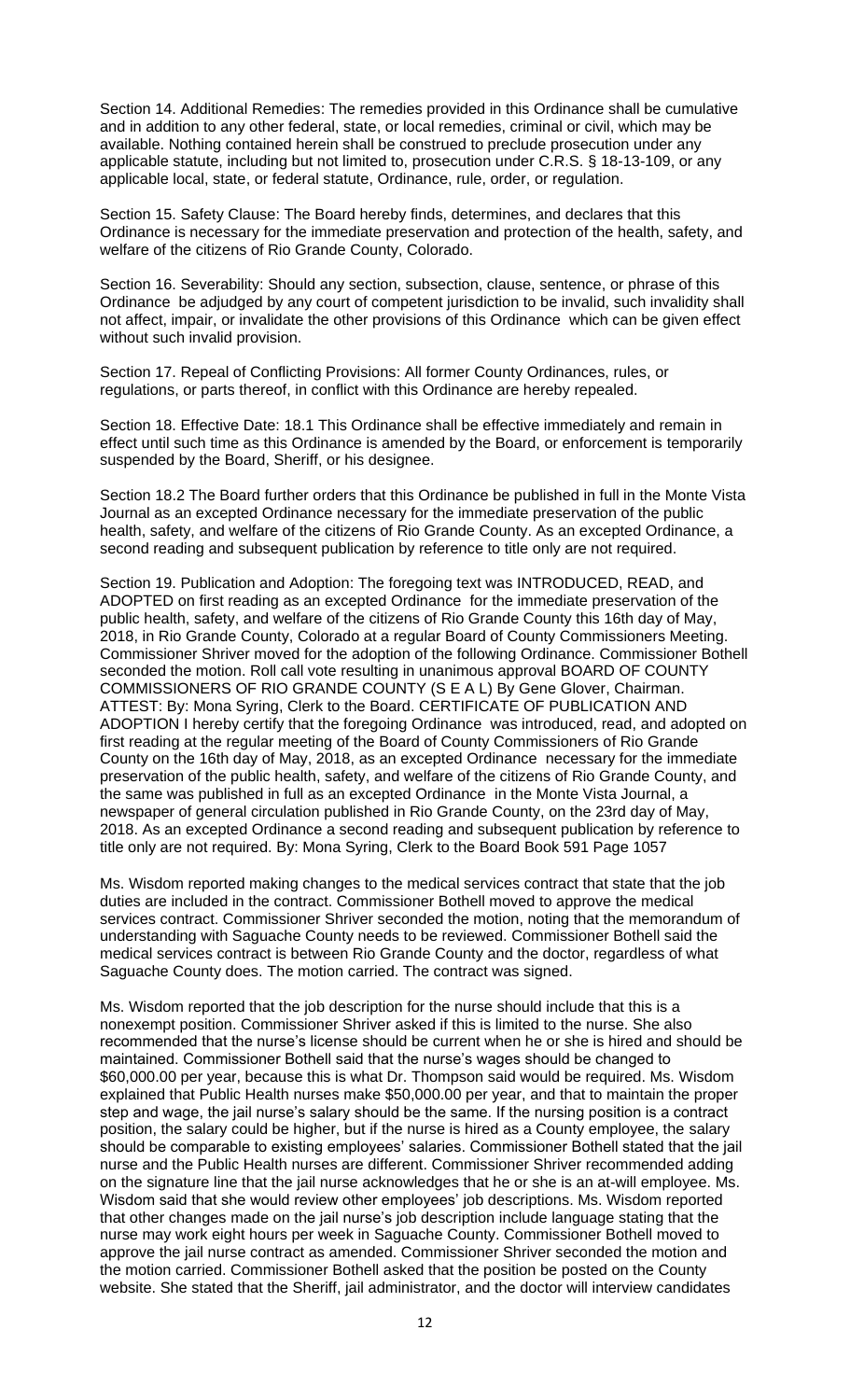for the nurse position. Ms. Wisdom added that the Rio Grande County Sheriff will be the nurse's supervisor.

Ms. Wisdom reported receiving an email from the Council of Governments regarding a grant for the Summitville bathroom, which will cost a total of \$43,785.00. A total of \$8,750.00 will be provided by COG. Ms. Wisdom suggested that the Conservation Trust Fund provide \$8,750.00 plus an additional \$20,000.00. A cash match in the amount of \$37,000.00 is needed. This funding, which is not yet committed, will be sought from El Pomar, the Forest Service, and the Conservation Connection Initiative. In-kind donations from CDPHE and Rio Grande County are in the amount of \$6,285.00

Ms. Wisdom explained that COG wants a commitment to full funding from the Conservation Trust Fund, but will attempt to find funding elsewhere. Commissioner Bothell expressed concern about this arrangement. She said that the Forest Service got the best land in the land swap and should provide the bathroom. Commissioner Shriver said that the Forest Service cannot supply the bathroom because it would not be located on federal land. She said the Forest Service might be able to provide \$5,000.00 for the project, but noted that the bathroom would be located on County land.

Ms. Wisdom noted that CDPHE will provide the maintenance of bathroom, if the County can build it. Commissioner Bothell suggested that the bathroom is not needed, if it will cost \$30,000.00. Commissioner Shriver moved to approve the funding from the Conservation Trust Funds in the amount of \$30,000.00, with the knowledge that other funding sources are being sought. She said that the potential of the area is growing and it is unsanitary not to have a bathroom at Summitville park shelter site. She said this would not be good for public safety.

Chairman Glover asked what other projects are earmarked for Conservation Trust Fund funding. Commissioner Bothell said the bathroom should be put on Forest Service land. She stated that the land trade resulted in the County getting land of lesser value, while the Forest Service got valuable land. Ms. Wisdom explained that the lesser valued land shrunk the County's responsibility and it can now be used as a working asset with the help of the Environmental Protection Agency and CDPHE. Commissioner Shriver added the covenants of the area were also reduced. Now trails can be built and the utilization of the area can be expanded. She said that the area is now defined. Chairman Glover said that this is a Superfund site, and it might as well be improved. He asked about the status of the other buildings. Commissioner Shriver said that the revised covenants and the requests for proposals need to be approved first. She said that CDPHE will make recommendations for these on Friday, May 18, 2018. After these are received, work can proceed on the buildings.

Chairman Glover asked what the timeline is for COG. Ms. Wisdom said that it needs a commitment as soon as possible, otherwise other organizations will be awarded the grant. Commissioner Shriver said that this funding is in high demand. Commissioner Bothell asked what the vision is for the area. Commissioner Shriver said the project manager will help develop a vision for the building sites. She also said that a bathroom is needed at the park shelter, no matter what.

Chairman Glover stated that he is not opposed to using Conservation Trust Funds for the bathroom. Commissioner Shriver explained that the plan originally called for a two-room bathroom, but that it was decided that this was too expensive and not justifiable. She added that CDPHE providing the maintenance is a huge savings. Commissioner Bothell asked what other funding might be available. Commissioner Shriver said that it is a risk; she said she did not know what other funds are available until they are applied for. She said that Conservation Trust Fund funding is available. Ms. Wisdom stated that funds are needed before the project can be started. Commissioner Shriver said that the COG grant is not a reimbursable grant; funding cannot be sought after the project is complete. She said that she does not want to lose the COG funding. Chairman Glover said that he wants to make sure that other funding is sought so that all funds available from the Conservation Trust Fund are not used. Ms. Wisdom said that \$20,000.00 would come from the Conservation Trust Fund, and \$8,750.00 is committed from COG.

Chairman Glover seconded the motion. The motion carried with Chairman Glover and Commissioner Shriver voting aye, and Commissioner Bothell voting no.

Ms. Wisdom requested approval of the first amendment of the environmental covenants for Summitville. She reported that the EPA made revisions on the version of the covenants the Board approved on April 25, 2018. She said that County Attorney Bill Dunn reviewed and approved the covenants. The amended covenants include new maps. Commissioner Bothell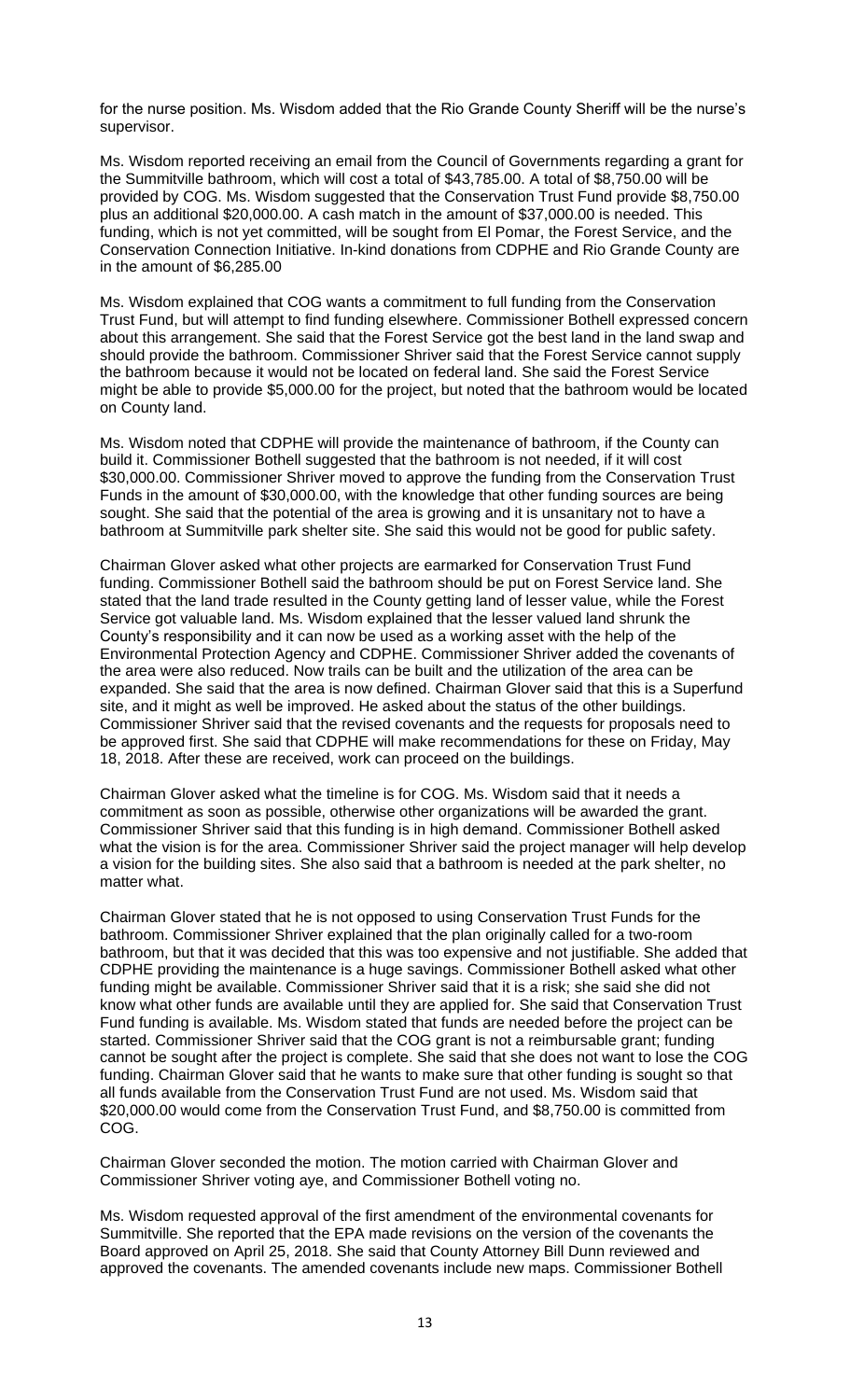moved to void the approval of the covenants from April 25, 2018 and to approve the amended covenants. Commissioner Shriver seconded the motion and the motion carried.

Ms. Wisdom reported that Duane Larson is selling his hangar at the airport to Mr. Unruh. She requested approval of the assignment of the lease, including water and the septic system. Commissioner Shriver moved to approve the assignment of Mr. Larson's lease to Mr. Unruh. Commissioner Bothell seconded the motion and the motion carried.

Ms. Wisdom reported receiving approval from the Department of Local Affairs for the \$10,000.00 grant to fund a consultant on the revenue generating project. She stated that matching funds in the amount of \$10,000.00 are needed and were budgeted.

Ms. Wisdom reported that references were received from David Yoder, Portable Horse Barns, for repairs to the Rio Grande Museum. References were not received from Garcia Construction, so the job was awarded to Portable Horse Barns. Commissioner Shriver moved to ratify awarding the bid to Portable Horse Barns. Commissioner Bothell seconded the motion and the motion carried.

Ms. Wisdom reported that the analysis of the Tourism Board funds by Commissioner Bothell indicates that a total of \$100,000.00 should be split between the communities, with no funds going to the County. Del Norte would receive \$11,618.00; Monte Vista would receive \$24,368.00; South Fork would receive \$64,014.00. Notification of this division of funds needs to be sent to the communities. Chairman Glover noted that the Board will meet with the Tourism Board on Tuesday, May 22, 2018. He said that the BOCC should receive checks and balances, as well as a report on how the funding is spent, noting that these funds are not for the communities' general funds. Commissioner Shriver noted that the communities and the Chambers of Commerce of Monte Vista and Del Norte are not as active in tourism projects. Commissioner Bothell asked if the funding should be sent to the Chambers of Commerce or to the communities. She said that the entity receiving the funding should provide the accounting. Ms. Wisdom said this would be a good way to involve the communities in tourism. Chairman Glover said that the checks will not be written until the Board meets with the Town of South Fork to explain the division of funds. He said another meeting would then be held with the communities to distribute the funds. Commissioner Bothell recommended that receipts be submitted to the Board indicating where the tourism funds were spent. The consensus of the Board was that this plan is acceptable and that the numbers are correct.

Ms. Wisdom reported that the railroad owes the County \$365,000.00 in back taxes. Huerfano County has a similar problem and has sent a letter to the railroad. Ms. Wisdom asked if Rio Grande County should send a similar letter to the railroad. Commissioner Shriver asked if the letter should be signed by County Attorney Bill Dunn. The consensus of the Board was to send a letter from the County to the railroad, similar to Huerfano County's letter.

At 3:15 p.m., Dixie Diltz, Land Use Department, Jack Martz, and Larry Martz were present. It was reported that the Martzes are giving up on the Sundance Landing RV project because of the County's regulations. They will attempt to sell home sites, which will require a well and a septic system for each lot. There will be no change to the existing plat. The Martzes will disclose to buyers that the County has approved access to the airport runway. If the new owners desire direct access from their lots to the runway, they can pay to build the access; it will not be built at the Martzes' expense. It was suggested that the airport could buy the property being discussed.

Chairman Glover asked what the selling price of the lots would be. Jack Martz reported that the price would be in the amount of \$30,000.00 each, with full disclosure. Larry Martz noted that a home and a hangar could be built on each of these lots. Jack Martz said that they would be happy to sell the lots to the County. Larry Martz stated that the property could be used as an industrial park.

Jack Martz asked Commissioner Shriver to speak to Heather Dutton regarding the status of the water on the property. Larry Martz suggested that it might be possible to install the original type of septic system because of the type of soil on the property. Jack Martz recommended that the County change the Land Use rules to allow RVs to camp on lots without houses. He will write a letter requesting a zoning change.

At 3:37 p.m., Chairman Glover asked for Commissioners' updates.

Commissioner Bothell reported attending a land use and wildfire workshop on May 15, 2018. She said the workshop was interesting, and included information that applied to building codes.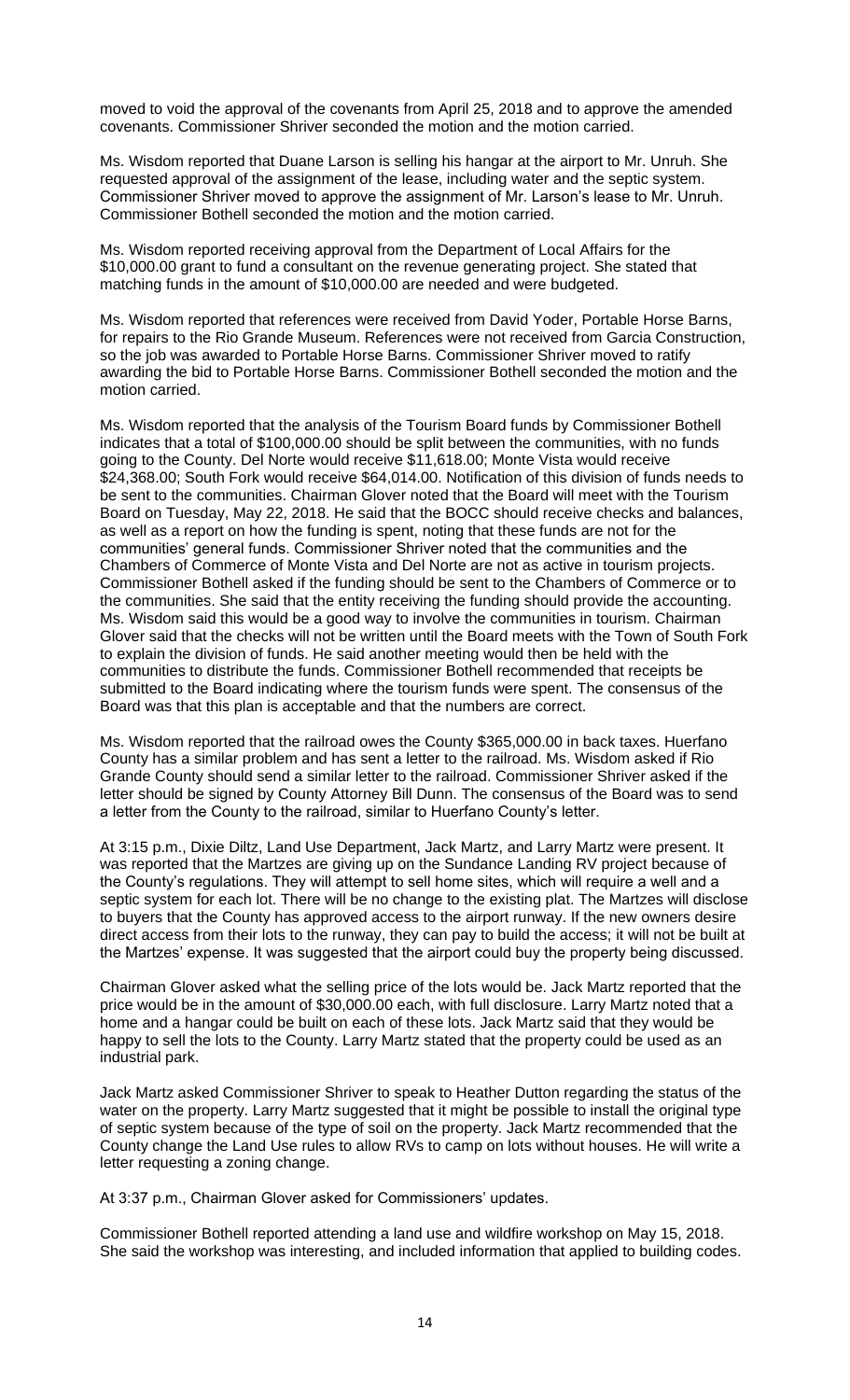Commissioner Bothell attended a marijuana and hemp workshop, which discussed the cost of marijuana to communities. She said that hemp is interesting. Hemp contains 0.03 percent THC and hemp oil contains six percent THC, which would cause a user to test positive on a drug test. She reported that the THC can be removed, but few producers do this. She reported that marijuana oil contains 99 percent THC. This oil is dried and smoked, which can cause schizophrenia that is never cured.

Commissioner Shriver reported attending the Tri-County Senior Citizens' fund raiser. The organization has received grants for improvements. Commissioner Shriver is helping it to obtain other loans.

Commissioner Shriver reported that the airport board met on May 15, 2018. The board is discussing building a small pilot's lounge and is revising RFPs to fund the cost of the lounge. She reported that grants are also needed to fund this project.

Commissioner Shriver attended a RWEACT meeting. She also attended a CCI meeting, where last-minute legislative bills were discussed. She said that many of these bills focus on jails and mental health. Ms. Wisdom asked if an off-highway vehicle bill would be required for county roads. Commissioner Shriver explained that the bill applied only to Hinsdale County in order to balance being more stringent and not lose grants.

Chairman Glover reported that the Tourism Board met on May 15, 2018. He said that he attended the meeting to provide eyes and ears on the Tourism Board's activities. He said he told the Tourism Board that problems would be remedied and that patience is needed in order to remedy the problems.

Chairman Glover reported that Bustang now has a bus line that will begin on June 5, 2018. It will run from Del Norte to Monte Vista to Center to Saguache to Villa Grove, and to Salida, where it will stop for three hours, before returning to Del Norte. This route will run on Tuesdays only. The Wednesday route will run from Saguache to Alamosa, where it will stop for three hours before returning to Saguache. The cost per ride will be \$11.00, round trip. Medicare and Medicaid may help to pay the costs for some riders. Commissioner Shriver noted that the Department of Social Services should be notified about the bus service, and Chairman Glover said he would speak to DSS.

Chairman Glover reported that CDOT will be working on Highway 112, Highway 17, and on Wolf Creek Pass. The project on Wolf Creek will redo the barriers on the overlook. He said that CDOT has discovered funds to use on various projects.

\_\_\_\_\_\_\_\_\_\_\_\_\_\_\_\_\_\_\_\_\_\_\_\_\_\_\_\_\_\_\_\_\_\_\_\_\_\_\_\_\_\_\_\_\_\_\_\_\_\_\_\_\_\_\_\_\_\_\_\_\_\_\_\_\_\_\_\_\_\_\_\_\_\_\_\_

At 3:42 p.m., Commissioner Bothell moved to adjourn the meeting. Commissioner Shriver seconded the motion and the motion carried. The meeting was adjourned.

Attest:

Gene Glover, Chairman Mona Syring Chairman of the Board Chairman of the Board

COUNTY COMMISSIONERS' PROCEEDINGS

State of Colorado (a) ss County of Rio Grande )

The Board of Rio Grande County Commissioners met in regular session on Wednesday, May 30, 2018. Members present were Chairman Gene Glover, Commissioner Suzanne Bothell, Commissioner Karla Shriver, County Administrator Roni Wisdom, and Clerk of the Board Mona Syring.

At 9:00 a.m., Chairman Glover called the Board meeting to order. Commissioner Bothell gave the opening prayer. The Pledge of Allegiance was said.

Commissioner Shriver moved to approve the agenda with the additions of a discussion regarding the Summitville program manager and a request for approval for the Weed District's forced entry list. Commissioner Bothell seconded the motion and the motion carried.

Chairman Glover asked if there were any public comments and there were none.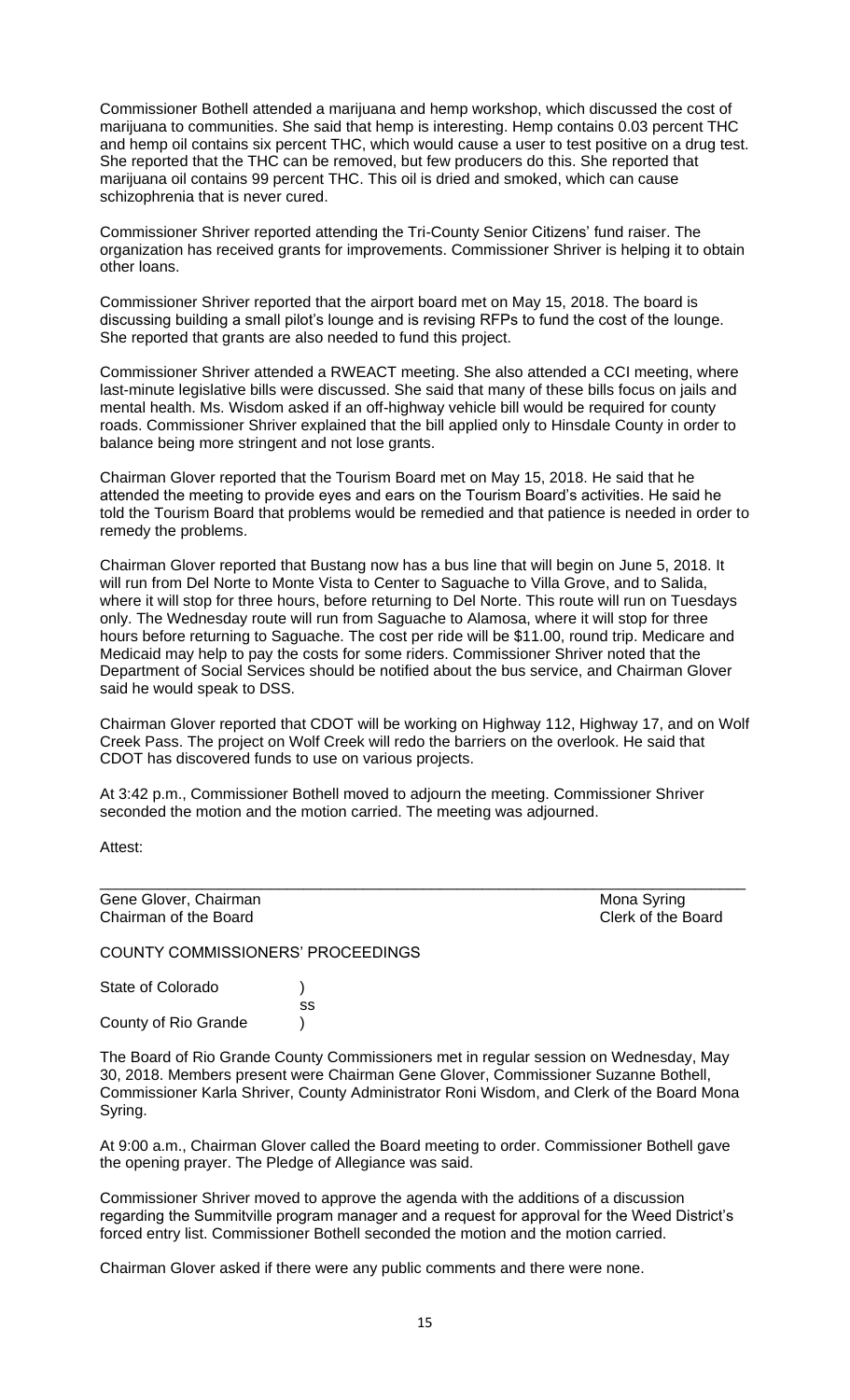Erin Minks, Field Representative for Senator Michael Bennet, was present.

Commissioner Bothell moved to approve the May 16, 2018, minutes with changes. Commissioner Shriver seconded the motion and the motion carried.

The consent agenda, which included the May 2018 end-of-the-month vouchers and the May 2018 payroll, was presented. Commissioner Bothell moved to approve the consent agenda. Commissioner Shriver seconded the motion and the motion carried. The vouchers were signed.

## **May 2018 Mid-Month Vouchers**

| <b>VENDOR</b>                                      | <b>SERVICE</b>                           | <b>AMOUNT</b> |
|----------------------------------------------------|------------------------------------------|---------------|
| Aardvark Plumbing &                                |                                          |               |
| Heat.                                              | Ice melt Project - Repair Annex Sidewalk | \$600.00      |
| <b>Agency Tourism</b><br>Marketing                 | Leads Processing                         | \$100.00      |
| Airgas USA, LLC                                    | <b>Welding Supplies</b>                  | \$696.25      |
| Alamosa Co Nursing Svc                             | <b>Cribs for Kids</b>                    | \$86.50       |
| Alta Fuels, LLC                                    | Inv Cont 183573 184194 184193 183569     | \$3,522.93    |
| Alta Fuels, LLC                                    | Inv Cont 183573 184194 184193 183569     | \$11,676.02   |
| Alta Fuels, LLC                                    | Fuel                                     | \$354.64      |
| Antonio Martinez                                   | Monthly Pay                              | \$307.20      |
| Assn. of Colo Cnty                                 |                                          |               |
| Admin                                              | <b>2018 Dues</b>                         | \$200.00      |
| <b>Bobbie Hatton</b>                               | Detail the Ford Taurus                   | \$19.00       |
| <b>Bobbie Hatton</b>                               | <b>Curtains for Tina's Office</b>        | \$73.95       |
| Brown's Septic Svc Inc.                            | <b>Shop Supplies</b>                     | \$20.00       |
| Brown's Septic Svc Inc.                            | <b>Biweekly Rental Portable Restroom</b> | \$76.00       |
| <b>Burris and Sons Bucking</b>                     |                                          |               |
| Bulls, LLC                                         | Year 2 of 3 Announcer Sponsorship        | \$3,000.00    |
| <b>CDHS Central</b>                                |                                          |               |
| Accounting                                         | <b>CDHS</b>                              | \$4.00        |
| CenturyLink                                        | 719-657-3325 233B                        | \$58.73       |
| CenturyLink                                        | 7196573454 5.4.18                        | \$59.46       |
| CenturyLink                                        | 719852781 4.16.18                        | \$425.71      |
| CenturyLink                                        | 7198735588 5.4.18                        | \$53.97       |
| Chaffee Cnty Public Hlth                           | <b>EPSDT Contract Billing</b>            | \$1,445.00    |
| Co. Bureau of                                      |                                          |               |
| Investigation                                      | Acct# Co0530Ccw                          | \$157.50      |
| Colorado Counties Inc.<br><b>Conduent Business</b> | <b>CCI Summer Conference</b>             | \$700.00      |
| Solutions, LLC                                     | <b>Track Search</b>                      | \$25.00       |
| <b>Conduent Business</b>                           |                                          |               |
| Solutions, LLC                                     | Cust# 287831/Computer Services           | \$2,624.96    |
| <b>Costilla County Public</b>                      | <b>EPSDT Contract Billing</b>            | \$2,140.00    |
| <b>Covered Wagon Days</b>                          | 2018                                     | \$3,500.00    |
| Cynthia Ford                                       | April 19-30 2018 Miles                   | \$474.75      |
| Cynthia Ford                                       | April 19-30 2018 Timesheet               | \$1,650.00    |
| Cynthia Ford                                       | May 1-8 2018 Mileage and other Costs     | \$239.85      |
| Cynthia Ford                                       | May 1-8 2018 Mileage and other Costs     | \$221.60      |
| Cynthia Ford                                       | May 1-8 2018 Timesheet                   | \$930.00      |
| Del Norte School District                          | SRS Distribution for 2018                | \$4,676.09    |
| <b>District Attorney Office</b>                    | 5th Portion of the 2018 Budget           | \$19,666.67   |
| Dixie Diltz                                        | <b>Meeting Miles</b>                     | \$26.10       |
| <b>Early Childhood Council</b>                     | April 2018 Healthy Community Services    | \$1,666.67    |
| <b>Ediface Creative</b>                            | <b>Tourism Engine</b>                    | \$41.31       |
| El Paso County Coroner                             | Cust# 451135                             | \$8,400.00    |
| <b>EZ Liner Industries</b>                         | <b>Equipment Repairs</b>                 | \$464.74      |
| <b>GCR Tire Center/Tds</b>                         | Tires                                    | \$2,705.86    |
| Gobins, Inc.                                       | Copy Machine Maintenance                 | \$34.73       |
| Good Speed Automotive                              | <b>Check Charging System</b>             | \$89.95       |
| <b>Great America Financial</b>                     | Agreement# 019-0875950-000               | \$156.50      |
| <b>Great America Financial</b>                     | Agreement# 019-0875950-000               | \$56.43       |
| Haynie's Inc.                                      | Acct# 7072                               | \$445.47      |
| <b>High Valley Community</b>                       |                                          |               |
| Ctr                                                | Stmt #2 5.7.18                           | \$289.22      |
| Industrial & Farm Supply                           | <b>Equipment Repairs</b>                 | \$143.05      |
| Industrial & Farm Supply                           | Pulley and Key stock                     | \$26.80       |
| J.J. Keller & Associates                           | Annu Veh Insp Decal                      | \$233.20      |
|                                                    |                                          |               |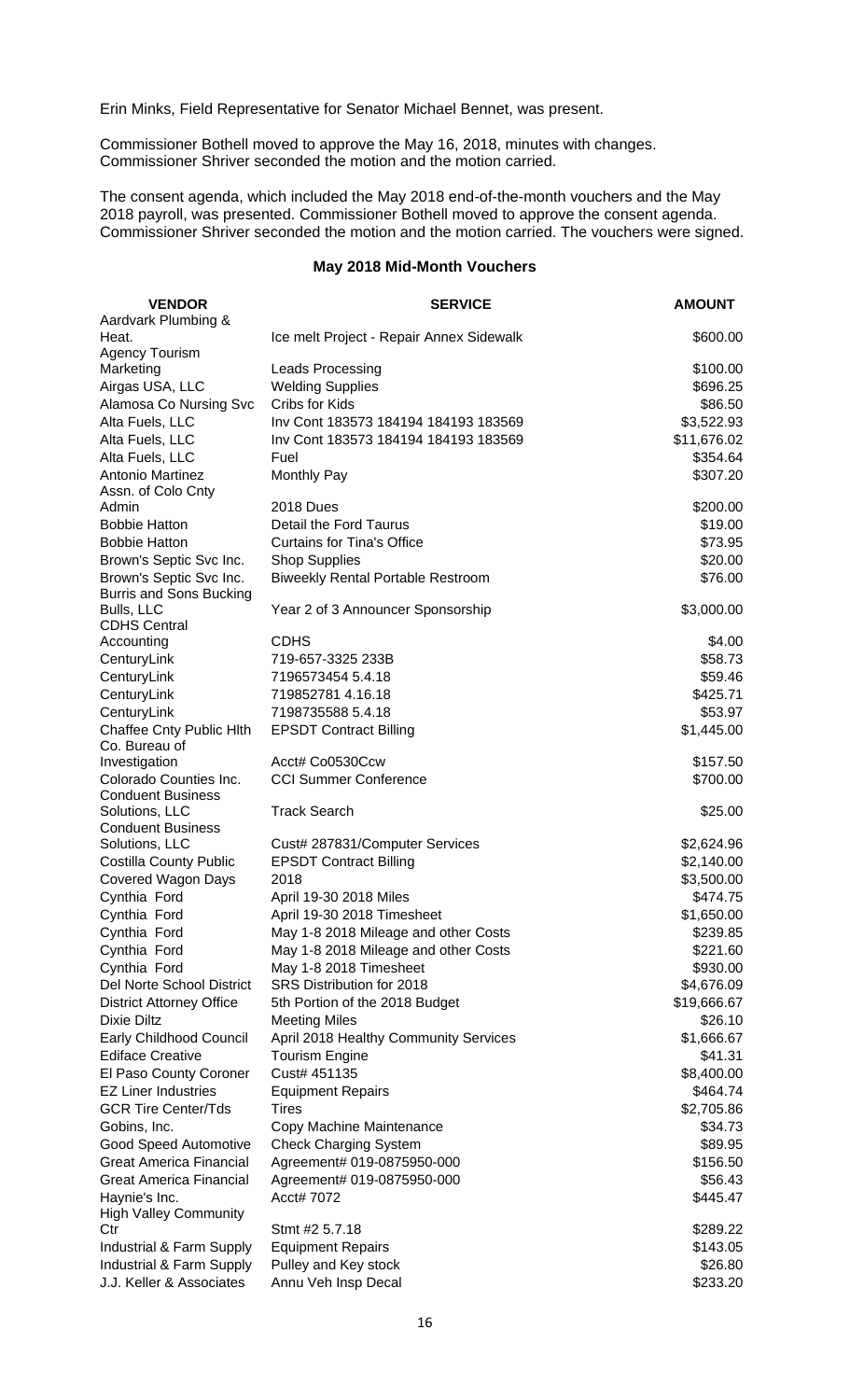| Jack's Market                            | <b>Bleach and Paper Towels</b><br>Inv Cont - 317421, 319420, 319873, 109894, 322916, | \$552.72              |
|------------------------------------------|--------------------------------------------------------------------------------------|-----------------------|
| Jack's Market                            | 229172/Acct# 4000<br>Inv Cont - 317421, 319420, 319873, 109894, 322916,              | \$43.68               |
| Jack's Market<br>Jade Communications,    | 229172/Acct# 4000                                                                    | \$63.26               |
| LLC                                      | Acct# 2938                                                                           | \$78.91               |
| Jaime Hurtado                            | 2017-2018 RGPP Meetings                                                              | \$500.00              |
| Karla Shriver                            | Mileage to CCI Committee                                                             | \$462.30              |
| <b>KDVR-TV</b>                           | Fox 31 Denver TV Ads<br>Inv Cont - 50456, 50377, 50363, 50642, 50680, 50547/Acct     | \$1,025.00            |
| Ken's Service Center                     | <b>RGSO</b><br>Inv Cont - 50456, 50377, 50363, 50642, 50680, 50547/Acct              | \$975.56              |
| Ken's Service Center                     | <b>RGSO</b>                                                                          | \$363.52              |
| <b>Kimberly Bryant</b>                   | Monthly Pay for Sim April 2018                                                       | \$2,989.95            |
| Kimberly Vialpando                       | April 2018 Pay                                                                       | \$402.00              |
| Kristi Hillis                            | Monthly Pay for March and April 2018                                                 | \$3,328.18            |
| <b>KWGN-TV</b><br>Law Enforcement        | Colorado Cw2 TV Ads                                                                  | \$1,100.00            |
| Systems                                  | Acct 81132                                                                           | \$306.00              |
| Lenco West, Inc.                         | Grade 5 Nuts and Bolts                                                               | \$105.05              |
| Mackey Construction Co.                  | 1 - 24" Band                                                                         | \$35.70               |
| <b>Maddox Collections</b>                | Pre-Employment                                                                       | \$30.00               |
| <b>Maddox Collections</b>                | Pre-Employment                                                                       | \$30.00               |
| <b>Maddox Collections</b>                | Pre-Employment Seasonal                                                              | \$180.00              |
| Marv's Small Engine                      | Test for no Start /Found Bad Fuel Pump - Replaced/Mounted                            |                       |
| Repair                                   | and Replaced 3 New Tires                                                             | \$776.91              |
| Mary Sue's Morsels<br>Master Print & Web | Meetings-Nancy                                                                       | \$100.00              |
| Design, Inc.<br>MDS Waste & Recycle,     | Stmt 10090                                                                           | \$1,100.00            |
| Inc.<br>MDS Waste & Recycle,             | Acct# 2016 RGC Weed                                                                  | \$34.00               |
| Inc.<br>Meadow Gold Dairies,             | May 2018 636860026494                                                                | \$143.00              |
| Inc.                                     | Inv Cont 81000347 81000462 Credit                                                    | \$95.34               |
| Medibadge Inc.                           | <b>Stickers for Shots</b>                                                            | \$21.93               |
| Michael Todd &<br>Company                | <b>Channel Post</b>                                                                  | \$2,924.50            |
| Monte Vista Chamber                      | 2018 Taste of the Valley                                                             | \$2,500.00            |
| Monte Vista Cooperative                  | Acct# 4545094                                                                        | \$1,601.87            |
| Monte Vista Cooperative                  | Acct# 4545094                                                                        | \$61.95               |
| Monte Vista Cooperative                  | Acct# 4545094                                                                        | \$841.02              |
| Monte Vista Cooperative                  | Acct# 4545094                                                                        | \$387.39              |
| Monte Vista Cooperative                  | Customer #4530243                                                                    | \$209.02              |
| Monte Vista School Dist.                 | SRS Distribution for 2018                                                            | \$12,674.36           |
| Motorola Inc.                            | Radios                                                                               | \$10,000.00           |
| Motorola Inc.                            | Radios                                                                               | \$8,000.00            |
| Motorola Inc.                            | Radios                                                                               | \$18,000.00           |
| Motorola Inc.                            | Radios                                                                               | \$4,000.00            |
| Motorola Inc.                            | Radios                                                                               | \$6,000.00            |
| <b>Myers Brothers Truck</b>              |                                                                                      |                       |
| and Tractor, Inc.                        |                                                                                      | \$16.61               |
| Paxvax, Inc.                             | Vaxchora Pwd/Vivotif                                                                 | \$625.40              |
| Pen Craft Design                         |                                                                                      |                       |
| Company                                  | April Tourism                                                                        | \$800.00              |
| Pro Com, LLC                             | <b>DOT Alcohol Test</b>                                                              | \$43.20               |
| Pro Com, LLC                             | Pre-Employment                                                                       | \$222.00              |
| Pro Com, LLC                             | Pre-Employment                                                                       | \$37.00               |
| Pro Com, LLC<br>Pueblo Co Information    | Pre-Employment                                                                       | \$37.00               |
| Sys<br>Renshaw Locksmith<br>Service      | Computer System - Usage<br>Keys Made for Admin Restroom (3)                          | \$59,220.00<br>\$6.00 |
| Rocky Mountain<br>Plumbing               | 2 Toilet Seats for Restrooms in the Courthouse                                       | \$56.58               |
| Rocky Mountain                           |                                                                                      |                       |
| Plumbing                                 | 13 Sprinklers 15 Spray                                                               | \$125.76              |
| S & S Distribution, Inc.                 | Water                                                                                | \$18.00               |
| S & S Distribution, Inc.                 | Water                                                                                | \$57.80               |
| Saguache Co Public                       | Tob Sub Contract Payment/February 2018                                               | \$4,338.26            |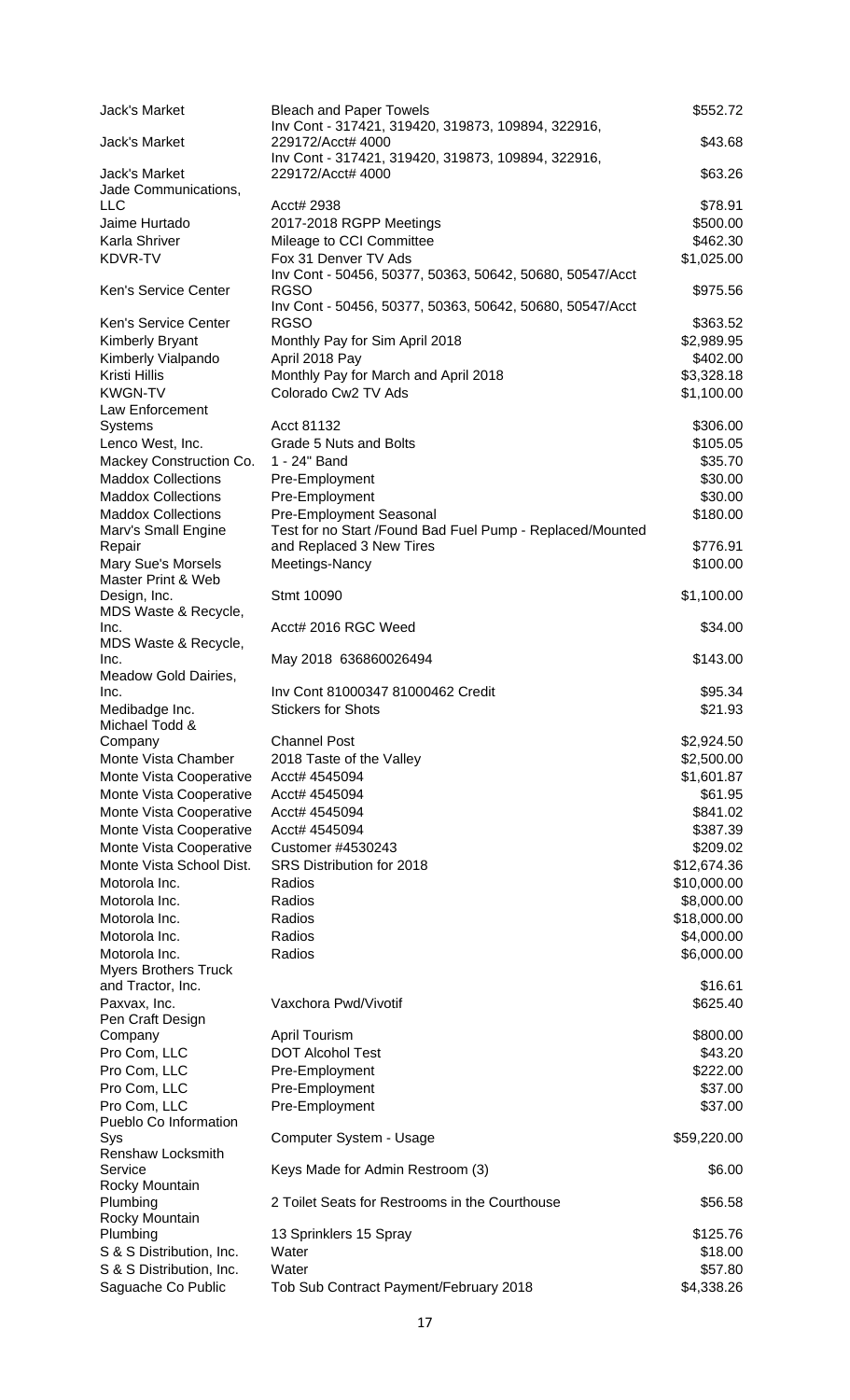| Health                                                  |                                                      |              |
|---------------------------------------------------------|------------------------------------------------------|--------------|
| Saguache Co Public<br>Health                            | <b>EPSDT Services for April 2018</b>                 | \$775.00     |
| <b>Sargent School District</b><br><b>Shamrock Foods</b> | 2018 SRS Funding                                     | \$4,209.62   |
| Company<br><b>Shamrock Foods</b>                        | Inv Cont 10887035 10875820 10879761                  | \$180.88     |
| Company                                                 | Inv Cont 10887035 10875820 10879761                  | \$2,645.53   |
| SLV Auto Repair, LLC                                    | Pick Up Hitch for Chevy - At                         | \$267.04     |
| SLV Parts, Inc.                                         | <b>Hydraulic Fluid for Elevator</b>                  | \$49.99      |
| <b>SLV REC</b>                                          | Acct# 4705001905                                     | \$99.00      |
| <b>SLV REC</b>                                          | Inv Cont Dn-759843705                                | \$175.00     |
| South Fork Chamber                                      | 2018 Logger Days Sponsorship                         | \$2,000.00   |
| <b>Staples Business</b>                                 | <b>Office Supplies</b>                               | \$154.77     |
|                                                         | Inv Cont - 319420, 319873, 322916, 229172/Acct# 4000 |              |
| <b>Summit Market</b>                                    | Sheriff Dept.                                        | \$66.90      |
| The Publishing House                                    | <b>Thirst Colorado</b>                               | \$1,820.00   |
| <b>Toni Steffens-Steward</b>                            | Consulting/Travel                                    | \$3,157.20   |
| <b>Toni Steffens-Steward</b>                            | <b>Blue Print Conference</b>                         | \$40.26      |
| <b>Total Office Solutions</b>                           | Tape                                                 | \$24.99      |
| <b>Total Office Solutions</b>                           | Binders, Stamp Pad, Toner                            | \$234.06     |
| Town of Del Norte                                       | Cust#'s 1512.01/1892.01/1822.01/1538.01              | \$165.80     |
| Town of Del Norte                                       | Cust#'s 1512.01/1892.01/1822.01/1538.01              | \$94.47      |
| Town of Del Norte                                       | Cust#'s 1512.01/1892.01/1822.01/1538.01              | \$76.09      |
| U.S. Tractor, Inc.                                      | <b>Filters</b>                                       | \$102.99     |
| <b>Valley Courier</b>                                   | Ad for Employment                                    | \$126.00     |
| <b>Valley Courier</b>                                   | Ad for Jail Cook                                     | \$153.00     |
| Valley Lumber and<br>Supply, Inc.                       | <b>Spikes</b>                                        | \$21.84      |
| Valuewest, Inc.                                         | <b>Commercial Reappraisal Pymt</b>                   | \$3,000.00   |
| <b>Verizon Wireless</b>                                 | Acct# 842020320-00001                                | \$544.76     |
| <b>Verizon Wireless</b>                                 | Acct# 765509857-00006                                | \$111.78     |
| <b>Verizon Wireless</b>                                 | Acct# 765509857-00006                                | \$32.21      |
| <b>Verizon Wireless</b>                                 | Acct# 765509857-00006                                | \$52.53      |
| <b>Verizon Wireless</b>                                 | Acct# 765509857-00006                                | \$59.38      |
| <b>Verizon Wireless</b>                                 | Acct# 765509857-00006                                | \$82.18      |
| <b>Verizon Wireless</b>                                 | Acct# 8402020320-00001                               | \$349.75     |
| Victim Assistance Fund                                  | Victim Assistance Fund                               | \$4.00       |
| <b>Wagner Equipment</b>                                 | Inv Cont Po3C0462668                                 | \$107.55     |
| Warne Chemical &                                        |                                                      |              |
| Equip. Co                                               | Inv # 177852                                         | \$1,960.94   |
| Waste Management                                        | Customer# 05925-74006                                | \$234.06     |
| Wex Bank                                                | Fuel                                                 | \$40.15      |
| <b>Wex Bank</b>                                         | Fuel                                                 | \$149.39     |
| <b>Wex Bank</b>                                         | Fuel                                                 | \$45.16      |
| <b>Wex Bank</b>                                         | Fuel                                                 | \$87.04      |
| Wex Bank                                                | Fuel                                                 | \$66.72      |
| Wex Bank                                                | Fuel                                                 | \$41.41      |
| Wex Bank                                                | 0406-00-8191400-9                                    | \$105.33     |
| Wex Bank                                                | 0406-00-8191400-9                                    | \$52.55      |
| <b>Whitehall's Alpine</b><br><b>BG+A28</b>              | Repairs                                              | \$43.33      |
| William F. Dunn                                         | Legal Fees for April                                 | \$1,806.25   |
| <b>WSB Computer Services</b>                            |                                                      |              |
| (1006)                                                  | Gguite (Google App) Tina's                           | \$36.00      |
| Xcel Energy                                             | Electricity/Gas                                      | \$1,376.55   |
| <b>Xcel Energy</b>                                      | Electricity/Gas                                      | \$649.14     |
| <b>Xcel Energy</b>                                      | Electricity/Gas                                      | \$182.54     |
| <b>Xcel Energy</b>                                      | Electricity/Gas                                      | \$157.02     |
| <b>Xcel Energy</b>                                      | Electricity/Gas                                      | \$407.34     |
| <b>Xcel Energy</b>                                      | 53-1143312-0                                         | \$11.24      |
| <b>Xcel Energy</b>                                      | 53-1143312-0                                         | \$498.35     |
| <b>Xcel Energy</b>                                      | 53-1143312-0                                         | \$381.77     |
| <b>TOTAL</b>                                            |                                                      | \$251,529.39 |

# **May 2018 End-of-the-Month Vouchers**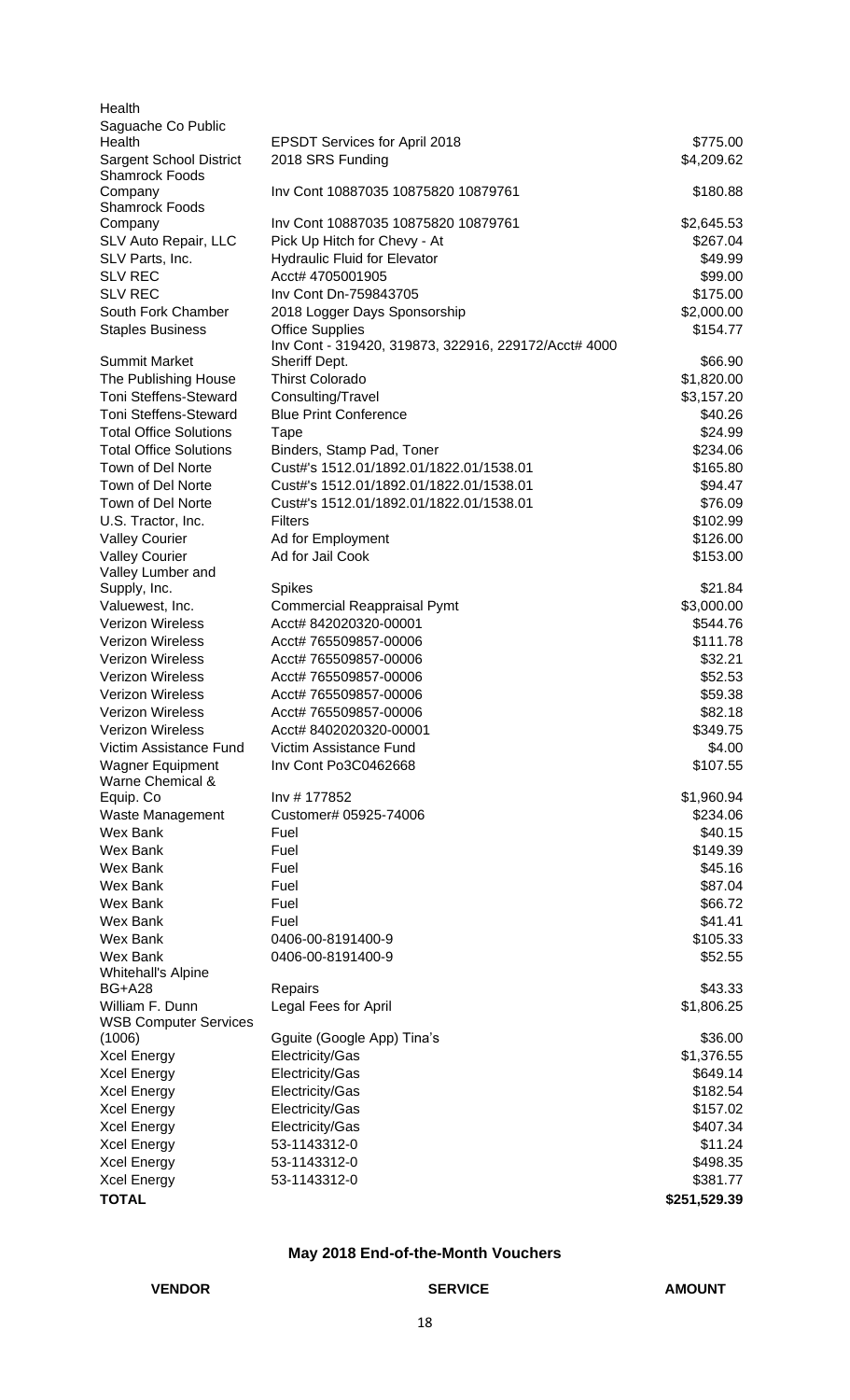| Airgas USA, LLC                      | Gas                                                                                | \$220.37               |
|--------------------------------------|------------------------------------------------------------------------------------|------------------------|
| Alamosa County<br>Alamosa Cty Public | Rent, Supplies, Material - March 2018<br>05252018 Stipend SLV Healthcare Coalition | \$300.00<br>\$1,500.00 |
| Health Dept.<br>Alicia Deacon        | 05252018 Stipend SLV Healthcare Coalition                                          | \$1,500.00             |
| Alta Fuels, LLC                      | 186089,186570                                                                      | \$2,289.18             |
| Alta Fuels, LLC                      | 186089,186570                                                                      | \$2,121.41             |
| <b>Business Solutions</b>            | Lease                                                                              | \$60.10                |
| Leasing, Inc.                        |                                                                                    |                        |
| CenturyLink                          | 7196570646508B                                                                     | \$159.94               |
| CenturyLink                          |                                                                                    | \$14.55                |
| CenturyLink<br>Chelsea McNerney-     | <b>Attending RGPP Meetings</b>                                                     | \$425.84<br>\$500.00   |
| Martinez                             |                                                                                    |                        |
| Chico Bag Company                    | Chicobag Custom                                                                    | \$1,387.50             |
| Chris Rodriguez                      | 05252018 Stipend SLV Healthcare Coalition                                          | \$4,000.00             |
| Ciello Powered by                    | 7000708800 Va                                                                      | \$59.95                |
| SLVREC                               |                                                                                    |                        |
| Ciello Powered by                    | 7000751300                                                                         | \$67.53                |
| <b>SLVREC</b><br>Ciello Powered by   | 7000751300                                                                         | \$22.52                |
| <b>SLVREC</b>                        |                                                                                    |                        |
| Ciello Powered by                    | 7000751300                                                                         | \$22.52                |
| <b>SLVREC</b>                        |                                                                                    |                        |
| Ciello Powered by                    | 7000751300                                                                         | \$146.36               |
| <b>SLVREC</b>                        |                                                                                    |                        |
| Ciello Powered by                    | 7000751300                                                                         | \$11.26                |
| <b>SLVREC</b>                        |                                                                                    |                        |
| Ciello Powered by<br><b>SLVREC</b>   | 7000751300                                                                         | \$112.58               |
| Ciello Powered by                    | 7000751300                                                                         | \$67.55                |
| <b>SLVREC</b>                        |                                                                                    |                        |
| Ciello Powered by                    | 7000751300                                                                         | \$11.26                |
| <b>SLVREC</b>                        |                                                                                    |                        |
| Ciello Powered by                    | 7000751300                                                                         | \$78.81                |
| <b>SLVREC</b>                        |                                                                                    |                        |
| Ciello Powered by                    | 7000751300                                                                         | \$11.26                |
| <b>SLVREC</b><br>Ciello Powered by   | 7000751300                                                                         | \$11.26                |
| <b>SLVREC</b>                        |                                                                                    |                        |
| Ciello Powered by                    | 7000860100, 7000860000                                                             | \$323.14               |
| SLVREC                               |                                                                                    |                        |
| Ciello Powered by                    | 7000703800 Museum                                                                  | \$97.19                |
| <b>SLVREC</b>                        |                                                                                    |                        |
| Ciello Powered by                    | 7000751200 So                                                                      | \$525.38               |
| <b>SLVREC</b><br>Ciello Powered by   | 7000758500                                                                         | \$13.99                |
| <b>SLVREC</b>                        |                                                                                    |                        |
| Ciello Powered by                    | 7000758500                                                                         | \$13.96                |
| <b>SLVREC</b>                        |                                                                                    |                        |
| Ciello Powered by                    | 7000758500                                                                         | \$13.96                |
| <b>SLVREC</b>                        |                                                                                    |                        |
| Ciello Powered by                    | 7000758500                                                                         | \$13.96                |
| <b>SLVREC</b><br>Ciello Powered by   |                                                                                    | \$13.96                |
| <b>SLVREC</b>                        | 7000758500                                                                         |                        |
| Ciello Powered by                    | 7000758500                                                                         | \$13.96                |
| <b>SLVREC</b>                        |                                                                                    |                        |
| Ciello Powered by                    | 7000758500                                                                         | \$13.96                |
| <b>SLVREC</b>                        |                                                                                    |                        |
| City of Monte Vista                  | <b>RGPP Meeting Participation</b>                                                  | \$2,000.00             |
| Colorado Assessor's                  | J.J. Mondragon                                                                     | \$400.00               |
| Assoc<br><b>Conduent Business</b>    | Support for Software Maint.                                                        | \$25.00                |
| Solutions, LLC                       |                                                                                    |                        |
| Costilla County Planning             | Chris Rodriguez                                                                    | \$193.50               |
| & Zoning                             |                                                                                    |                        |
| <b>Costilla County Planning</b>      | Chris Rodriguez                                                                    | \$168.05               |
| & Zoning                             |                                                                                    |                        |
| Costilla County Public               | <b>Tob Sub Contract Payment</b>                                                    | \$5,151.19             |
| Cynthia Ford<br>Cynthia Ford         | May 2018 Mileage<br>9-23 May 2018 Timesheet                                        | \$218.70               |
| Dana Delaine                         | Training In Durango                                                                | \$1,635.00<br>\$120.60 |
| Dana Delaine                         | Training In Durango                                                                | \$92.25                |
| <b>Daniel Sours</b>                  | 05252018 Stipend SLV Healthcare Coalition                                          | \$1,500.00             |
|                                      |                                                                                    |                        |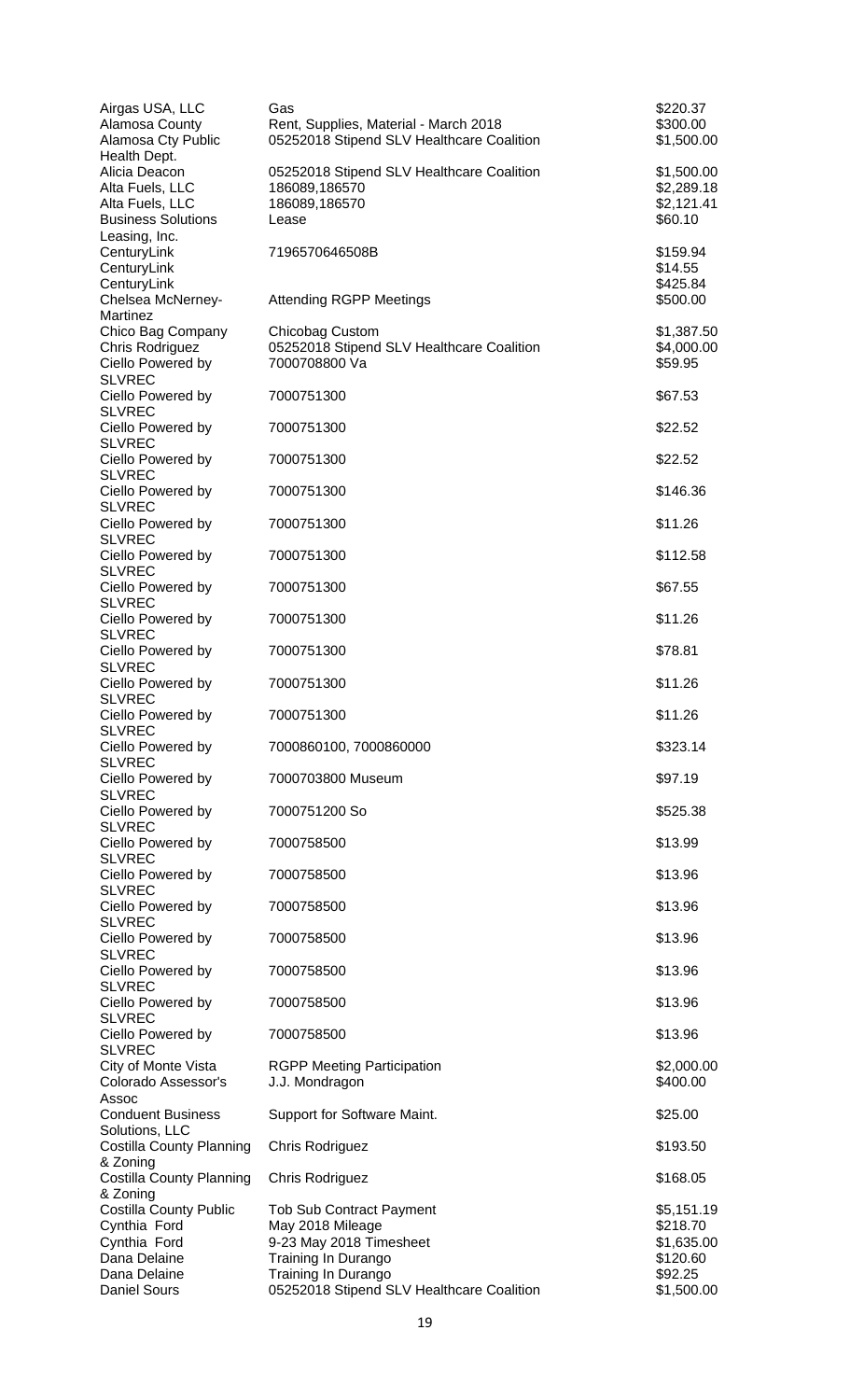| Del Norte Prospector<br>Del Norte School District<br>Delta Rigging & Tools,                                                                                                                                               | <b>Annual Subscription</b><br><b>Rio Grande Prevention</b><br>Chains, Hooks                                                                                                                                                                                                                                                                                                  | \$34.75<br>\$3,000.00<br>\$1,186.83                                                                             |
|---------------------------------------------------------------------------------------------------------------------------------------------------------------------------------------------------------------------------|------------------------------------------------------------------------------------------------------------------------------------------------------------------------------------------------------------------------------------------------------------------------------------------------------------------------------------------------------------------------------|-----------------------------------------------------------------------------------------------------------------|
| Inc.<br>Direct TV<br><b>Dixie Diltz</b><br>DP Ag Services<br><b>Emily Brown</b><br><b>Emily Brown</b><br><b>Emily Brown</b><br><b>Emily Brown</b><br><b>Emily Brown</b><br><b>First Bankcard</b><br><b>First Bankcard</b> | Acct 045235405<br><b>Landfill and Training</b><br>Hose, Valve, Nipple, Herbicide<br>Meals for Meeting Emily Kaleigh plus Mileage<br>Meals for Meeting Emily Kaleigh plus Mileage<br>Meals for Meeting Emily Kaleigh plus Mileage<br>Meals for Meeting Emily Kaleigh plus Mileage<br>Meals for Meeting Emily Kaleigh plus Mileage<br><b>Credit Card</b><br><b>Credit Card</b> | \$177.98<br>\$23.85<br>\$1,277.32<br>\$55.80<br>\$61.20<br>\$36.00<br>\$30.60<br>\$32.33<br>\$473.67<br>\$10.36 |
| <b>First Bankcard</b>                                                                                                                                                                                                     | <b>Credit Card</b>                                                                                                                                                                                                                                                                                                                                                           | \$24.70                                                                                                         |
| <b>First Bankcard</b>                                                                                                                                                                                                     | <b>Credit Card</b>                                                                                                                                                                                                                                                                                                                                                           | \$153.00                                                                                                        |
| <b>First Bankcard</b>                                                                                                                                                                                                     | <b>Credit Card</b>                                                                                                                                                                                                                                                                                                                                                           | \$231.23                                                                                                        |
| <b>First Bankcard</b>                                                                                                                                                                                                     | <b>Credit Card</b>                                                                                                                                                                                                                                                                                                                                                           | \$14.99                                                                                                         |
| <b>First Bankcard</b>                                                                                                                                                                                                     | <b>Credit Card</b>                                                                                                                                                                                                                                                                                                                                                           | \$19.99                                                                                                         |
| <b>First Bankcard</b>                                                                                                                                                                                                     | <b>Credit Card</b>                                                                                                                                                                                                                                                                                                                                                           | \$609.29                                                                                                        |
| <b>First Bankcard</b>                                                                                                                                                                                                     | <b>Credit Card</b>                                                                                                                                                                                                                                                                                                                                                           | \$97.70                                                                                                         |
| <b>First Bankcard</b>                                                                                                                                                                                                     | <b>Credit Card</b>                                                                                                                                                                                                                                                                                                                                                           | \$14.99                                                                                                         |
| <b>First Bankcard</b>                                                                                                                                                                                                     | <b>Credit Card</b>                                                                                                                                                                                                                                                                                                                                                           | \$121.25                                                                                                        |
| <b>First Bankcard</b>                                                                                                                                                                                                     | <b>Credit Card</b>                                                                                                                                                                                                                                                                                                                                                           | \$66.33                                                                                                         |
| <b>First Bankcard</b>                                                                                                                                                                                                     | <b>Credit Card</b>                                                                                                                                                                                                                                                                                                                                                           | \$269.05                                                                                                        |
| <b>First Bankcard</b>                                                                                                                                                                                                     | <b>Credit Card</b>                                                                                                                                                                                                                                                                                                                                                           | \$599.50                                                                                                        |
| <b>First Bankcard</b>                                                                                                                                                                                                     | <b>Credit Card</b>                                                                                                                                                                                                                                                                                                                                                           | \$413.03                                                                                                        |
| <b>First Bankcard</b>                                                                                                                                                                                                     | <b>Credit Card</b>                                                                                                                                                                                                                                                                                                                                                           | \$979.50                                                                                                        |
| <b>First Bankcard</b>                                                                                                                                                                                                     | <b>Credit Card</b>                                                                                                                                                                                                                                                                                                                                                           | \$120.86                                                                                                        |
| <b>First Bankcard</b>                                                                                                                                                                                                     | <b>Credit Card</b>                                                                                                                                                                                                                                                                                                                                                           | \$98.82                                                                                                         |
| <b>First Bankcard</b>                                                                                                                                                                                                     | <b>Credit Card</b>                                                                                                                                                                                                                                                                                                                                                           | \$45.93                                                                                                         |
| <b>First Bankcard</b>                                                                                                                                                                                                     | <b>Credit Card</b>                                                                                                                                                                                                                                                                                                                                                           | \$165.82                                                                                                        |
| <b>First Bankcard</b>                                                                                                                                                                                                     | <b>Credit Card</b>                                                                                                                                                                                                                                                                                                                                                           | \$1,016.94                                                                                                      |
| <b>First Bankcard</b>                                                                                                                                                                                                     | <b>Credit Card</b>                                                                                                                                                                                                                                                                                                                                                           | \$59.00                                                                                                         |
| <b>First Bankcard</b>                                                                                                                                                                                                     | <b>Credit Card</b>                                                                                                                                                                                                                                                                                                                                                           | \$7.50                                                                                                          |
| <b>First Bankcard</b>                                                                                                                                                                                                     | <b>Credit Card</b>                                                                                                                                                                                                                                                                                                                                                           | \$84.74                                                                                                         |
| <b>First Bankcard</b>                                                                                                                                                                                                     | <b>Credit Card</b>                                                                                                                                                                                                                                                                                                                                                           | \$47.50                                                                                                         |
| <b>First Bankcard</b>                                                                                                                                                                                                     | <b>Credit Card</b>                                                                                                                                                                                                                                                                                                                                                           | \$447.49                                                                                                        |
| <b>First Bankcard</b>                                                                                                                                                                                                     | <b>Credit Card</b>                                                                                                                                                                                                                                                                                                                                                           | \$139.00                                                                                                        |
| <b>First Bankcard</b>                                                                                                                                                                                                     | <b>Credit Card</b>                                                                                                                                                                                                                                                                                                                                                           | \$281.95                                                                                                        |
| <b>First Bankcard</b>                                                                                                                                                                                                     | <b>Credit Card</b>                                                                                                                                                                                                                                                                                                                                                           | \$20.89                                                                                                         |
| <b>First Bankcard</b>                                                                                                                                                                                                     | <b>Credit Card</b>                                                                                                                                                                                                                                                                                                                                                           | \$256.51                                                                                                        |
| <b>First Bankcard</b>                                                                                                                                                                                                     | <b>Credit Card</b>                                                                                                                                                                                                                                                                                                                                                           | \$399.13                                                                                                        |
| <b>First Bankcard</b>                                                                                                                                                                                                     | Credit Card                                                                                                                                                                                                                                                                                                                                                                  | \$247.99                                                                                                        |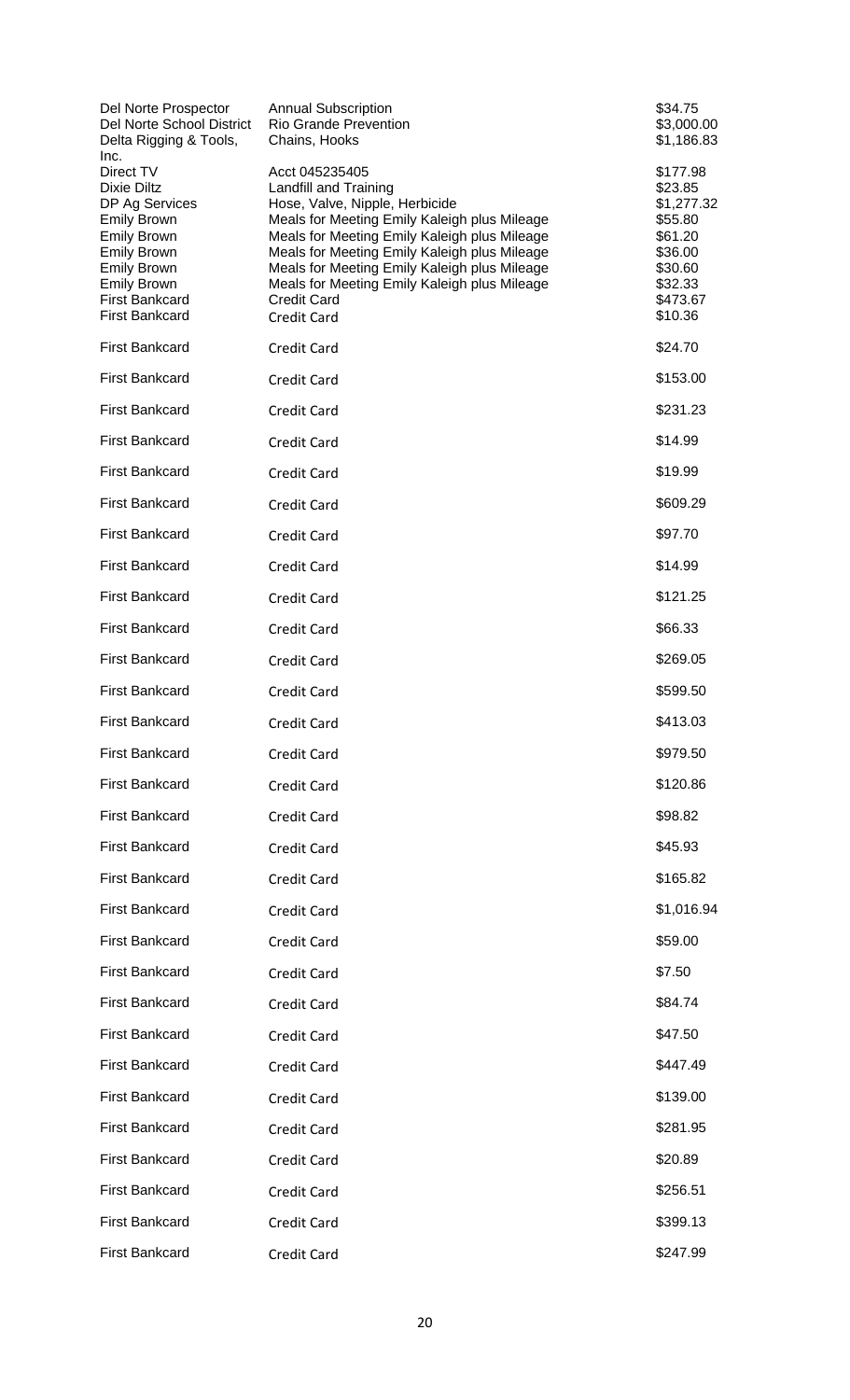| <b>First Bankcard</b>                                                                                                                                                                                                     | <b>Credit Card</b>                                                                                                                                                                                                                            | \$389.63                                                                                                     |
|---------------------------------------------------------------------------------------------------------------------------------------------------------------------------------------------------------------------------|-----------------------------------------------------------------------------------------------------------------------------------------------------------------------------------------------------------------------------------------------|--------------------------------------------------------------------------------------------------------------|
| <b>First Bankcard</b>                                                                                                                                                                                                     | <b>Credit Card</b>                                                                                                                                                                                                                            | \$100.47                                                                                                     |
| <b>First Bankcard</b>                                                                                                                                                                                                     | <b>Credit Card</b>                                                                                                                                                                                                                            | \$50.75                                                                                                      |
| <b>First Bankcard</b>                                                                                                                                                                                                     | <b>Credit Card</b>                                                                                                                                                                                                                            | \$155.08                                                                                                     |
| <b>First Bankcard</b>                                                                                                                                                                                                     | <b>Credit Card</b>                                                                                                                                                                                                                            | \$2,305.38                                                                                                   |
| <b>First Bankcard</b>                                                                                                                                                                                                     | <b>Credit Card</b>                                                                                                                                                                                                                            | \$52.13                                                                                                      |
| Gobins, Inc.<br>Gobins, Inc.<br>Gunbarrel Station, Inc.<br>Gunbarrel Station, Inc.<br>Haynie's Inc.<br>Haynie's Inc.<br>Ida Salazar<br>Industrial & Farm Supply<br>J & D Ultimate                                         | Contract<br>Service Contract 13756<br>561002,560927<br>561002,560927<br>Statement 41818-52318<br>Statement 41818-52318<br>798 Miles @.45<br>Pulley and Belt<br>Embroider Logo On Jackets                                                      | \$32.82<br>\$47.41<br>\$261.00<br>\$285.00<br>\$357.14<br>\$333.78<br>\$359.10<br>\$33.29<br>\$48.45         |
| Embroidering<br>Jean Borrego<br>Jean Borrego<br>Jean Borrego<br><b>KD Klene</b><br>Lake County Health<br>Dept.                                                                                                            | Verizon Reimbursement<br>May 2018 Travel/Per Diem<br>May 2018<br>Account S10627172P<br>April 2018                                                                                                                                             | \$130.40<br>\$449.45<br>\$5,000.00<br>\$29.77<br>\$725.00                                                    |
| Lenco West, Inc.<br>Leroy A Romero<br><b>Maddox Collections</b><br><b>Maddox Collections</b><br>Mobile Record<br>Shredders, LLC                                                                                           | Washers, Nut and Bolts<br>Monthly Cleaning<br>Pre-Employment<br>Pre-Employment for Court Security<br>Ticket 108168 5.17.18                                                                                                                    | \$20.00<br>\$150.00<br>\$30.00<br>\$30.00<br>\$24.00                                                         |
| Monte Vista Cooperative<br>Monte Vista Cooperative<br>Monte Vista Machine<br>Tool                                                                                                                                         | Fasteners, Battery<br>Fasteners, Battery<br>Repair Value, Turn Pin                                                                                                                                                                            | \$53.60<br>\$16.29<br>\$187.65                                                                               |
| Monte Vista School Dist.<br>Myers Brothers Truck<br>And Tractor, Inc.                                                                                                                                                     | <b>Rio Grande Prevention Partners</b><br>Fittings, Filter                                                                                                                                                                                     | \$3,000.00<br>\$619.22                                                                                       |
| Nancy Molina<br><b>Outdoor Depot</b><br>Peggy J Kern<br>Pro Com, LLC<br>Renshaw Locksmith<br>Service                                                                                                                      | 4th Grade Recognition Mileage<br><b>ATV Repair</b><br>Mileage PO<br>Pre-Employment<br>Repair Office Door Lock                                                                                                                                 | \$67.50<br>\$237.00<br>\$9.90<br>\$37.00<br>\$85.00                                                          |
| <b>Rio Grande County</b><br>Rio Grande Cty<br><b>Emergency Mgmt</b>                                                                                                                                                       | Due To Rio Grande County Payroll<br>05252018 Stipend SLV Healthcare Coalition                                                                                                                                                                 | \$4,827.89<br>\$1,500.00                                                                                     |
| <b>Rio Grande Public</b><br>Health                                                                                                                                                                                        | 05252018 Stipend SLV Healthcare Coalition                                                                                                                                                                                                     | \$4,000.00                                                                                                   |
| Rodney King<br>S & S Distribution, Inc.<br>S & S Distribution, Inc.<br>Saguache Co Public<br>Health                                                                                                                       | 05252018 Stipend SLV Healthcare Coalition<br>Water, Rental<br><b>Water Rental</b><br><b>EPSDT Services May 2018</b>                                                                                                                           | \$1,500.00<br>\$42.40<br>\$9.00<br>\$775.00                                                                  |
| Saguache Co Public<br>Health                                                                                                                                                                                              | <b>Tob Sub Contract Payment</b>                                                                                                                                                                                                               | \$3,221.51                                                                                                   |
| Sanofi Pasteur, Inc.<br><b>SLV Behavioral Health</b><br>Group, Inc.                                                                                                                                                       | <b>Tubersol</b><br>05252018 Stipend                                                                                                                                                                                                           | \$139.28<br>\$1,500.00                                                                                       |
| <b>SLV Behavioral Health</b><br>Group, Inc.                                                                                                                                                                               | Sim-April 2018                                                                                                                                                                                                                                | \$6,115.32                                                                                                   |
| SLV Health CCH<br><b>SLV REC</b><br><b>SLV REC</b><br><b>SLV REC</b><br><b>SLV RETAC</b><br><b>Smile Makers</b><br><b>Staples Business</b><br><b>Staples Business</b><br>Thyssenkrupp Elevator<br>Total Access Group Inc. | <b>Stipend Award</b><br>1337000605,7000235200,7000524700,7000541400<br>Weed<br>4699010705, 759843705<br>052518 Stipend<br><b>Stickers for Kiddos</b><br><b>Office Supplies</b><br><b>Rb Office Supplies</b><br><b>Full Maintenance-Travel</b> | \$1,500.00<br>\$565.00<br>\$99.00<br>\$175.00<br>\$1,500.00<br>\$30.97<br>\$837.47<br>\$211.74<br>\$2,625.00 |
| <b>Total Office Solutions</b>                                                                                                                                                                                             | Zika Grant<br><b>Office Supplies</b>                                                                                                                                                                                                          | \$576.00<br>\$95.55                                                                                          |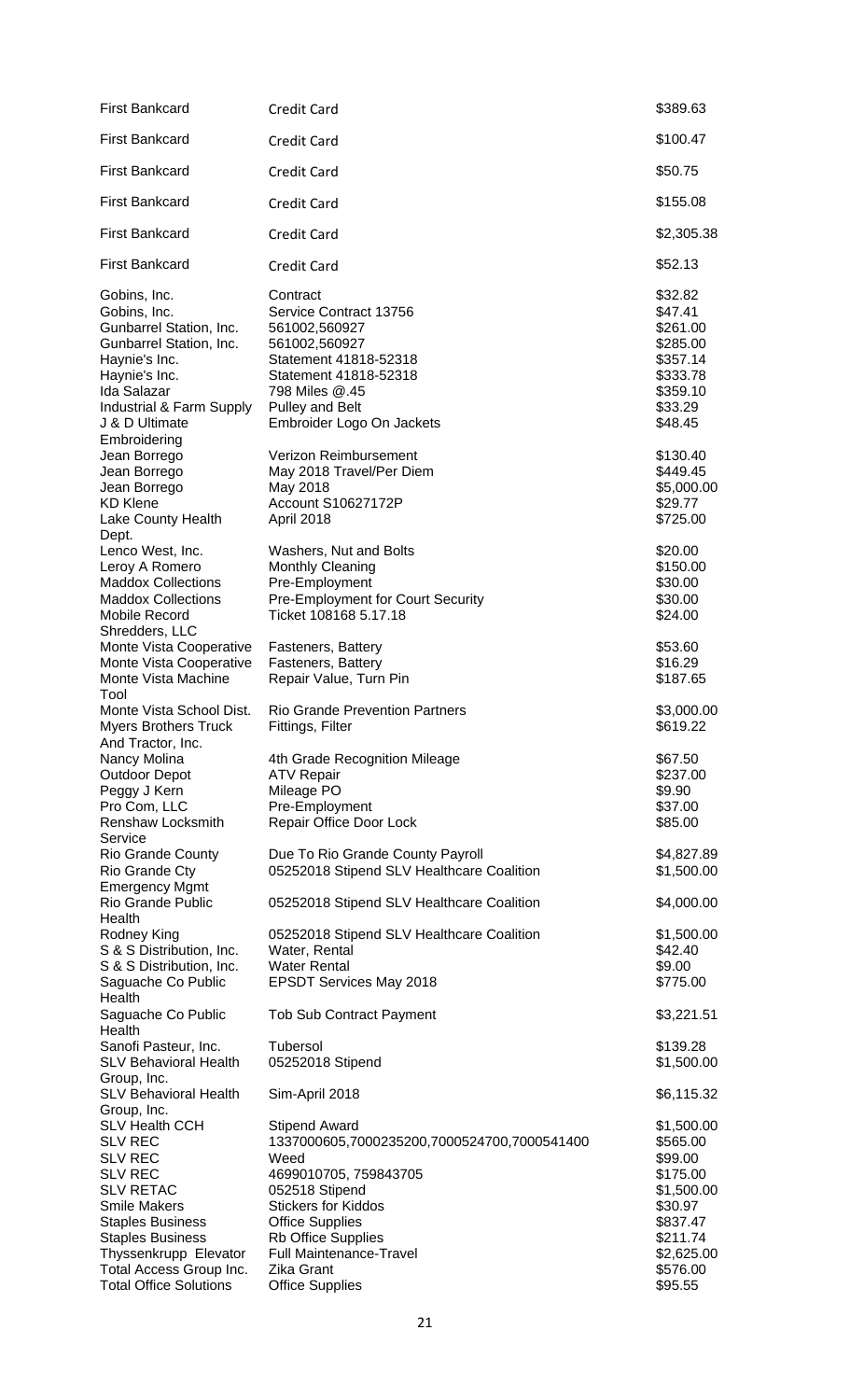| <b>Total Office Solutions</b><br><b>Total Office Solutions</b><br><b>Valley Publishing</b><br>Valley Tractor Repair<br>Valley-Wide Health<br>System | Paper<br><b>Calculator Toner</b><br>Announcement for Custodian Asst<br>Compressor<br>05252018 Stipend                                                                                           | \$37.99<br>\$355.87<br>\$45.75<br>\$333.69<br>\$1,500.00 |
|-----------------------------------------------------------------------------------------------------------------------------------------------------|-------------------------------------------------------------------------------------------------------------------------------------------------------------------------------------------------|----------------------------------------------------------|
| <b>Wagner Equipment</b>                                                                                                                             | Po3C0463664, Pc3C0463926, Po3R0145360, Po3R0145347,<br>Po3C464212, Po3C0463760,<br>Po3C0464210, Po3C0463949, Po0C2062676,<br>Po3C0463785, Po3C0463588, Po0C2062677, Po0C2060324,<br>Po3C0463927 | \$1,301.96                                               |
| <b>Wagner Equipment</b>                                                                                                                             | Po3C0463664, Pc3C0463926, Po3R0145360, Po3R0145347,<br>Po3C464212, Po3C0463760,<br>Po3C0464210, Po3C0463949, Po0C2062676,<br>Po3C0463785, Po3C0463588, Po0C2062677, Po0C2060324,<br>Po3C0463927 | \$1,142.93                                               |
| Wex Bank                                                                                                                                            | Acct #0406-00-821424-9                                                                                                                                                                          | \$2,797.94                                               |
| Wex Bank                                                                                                                                            | Acct #0406-00-821424-9                                                                                                                                                                          | \$1,114.70                                               |
| Wex Bank                                                                                                                                            | <b>Retail Fuel</b>                                                                                                                                                                              | \$533.77                                                 |
| William F. Dunn                                                                                                                                     | Statement Dated 052518                                                                                                                                                                          | \$1,693.75                                               |
| <b>WSB Computer Services</b>                                                                                                                        | 65863,65962                                                                                                                                                                                     | \$126.00                                                 |
| <b>WSB Computer Services</b>                                                                                                                        | 65863,65962                                                                                                                                                                                     | \$166.20                                                 |
| <b>WSB Computer Services</b>                                                                                                                        | 65863,65962                                                                                                                                                                                     | \$2,256.76                                               |
| <b>WSB Computer Services</b>                                                                                                                        | Maint Agreement                                                                                                                                                                                 | \$2,500.00                                               |
| <b>WSB Computer Services</b><br>Zoom Video                                                                                                          | Power Supply for Phone<br>Standard Pro 2 Yr Prepay                                                                                                                                              | \$60.00<br>\$599.60                                      |
| Communications Inc.                                                                                                                                 |                                                                                                                                                                                                 |                                                          |
| <b>TOTAL</b>                                                                                                                                        |                                                                                                                                                                                                 | \$105,231.06                                             |

### **May 2018 Payroll**

| <b>TOTAL:</b>          | \$423,741.23   |
|------------------------|----------------|
| Public Health:         | \$19,806.77    |
| Airport:               | \$1,260.07     |
| <b>Weed District:</b>  | 6,930.57<br>S. |
| DSS:                   | \$118,814.30   |
| Road and Bridge:       | \$73,835.37    |
| <b>County General:</b> | \$203,094.15   |

At 9:10 a.m., Patrick Sullivan, Road and Bridge Department, was present. He reported that a CAT 930 K loader has been found to replace the 950 loader. The price of the new loader is \$134,943.41. He requested approval to purchase the loader. He stated that there is \$100,000.00 in the Department's budget for this purchase. Along with a total of \$24,000.00 that was received as payment for the 950 loader, and Alamosa County paying \$18,000.00 for the striper that is being replaced, there are sufficient funds to purchase the new loader.

Mr. Sullivan stated that the new loader has a fusion hitch and that it will be a good fit for the Department. The loader is eligible for a government warranty. The loader can be modified to be multifunctional and can be used as a snow plow. Commissioner Shriver asked how long the new loader is expected to last. Mr. Sullivan said it is a utility loader and will fill in on different kinds of projects. Commissioner Bothell asked if Mr. Sullivan had reviewed the loader's repair records. Mr. Sullivan said the loader has been CAT certified, and he will obtain the repair record. Commissioner Bothell said it would be good to review these records. Chairman Glover said that CAT certification is very stringent. Commissioner Shriver moved to approve the purchase of the CAT 930 K loader. Commissioner Bothell seconded the motion and the motion carried.

At 9:18 a.m., the Board adjourned to the Board of the Department of Social Services.

At 9:47 a.m., the Board of the Department of Social Services adjourned. The meeting of the BOCC resumed.

Emily Brown, Department of Public Health, was unable to attend today's meeting. Ms. Wisdom presented the Department's monthly update.

The Stericycle contract has been signed and services will begin June 1, 2018, with quarterly pick-ups. The Department of Public Health is working on determining processes, including working with security in the courthouse, staff procedures, and how to promote the program to the public. The Department is also working to determine interest and locations for a County harm reduction program.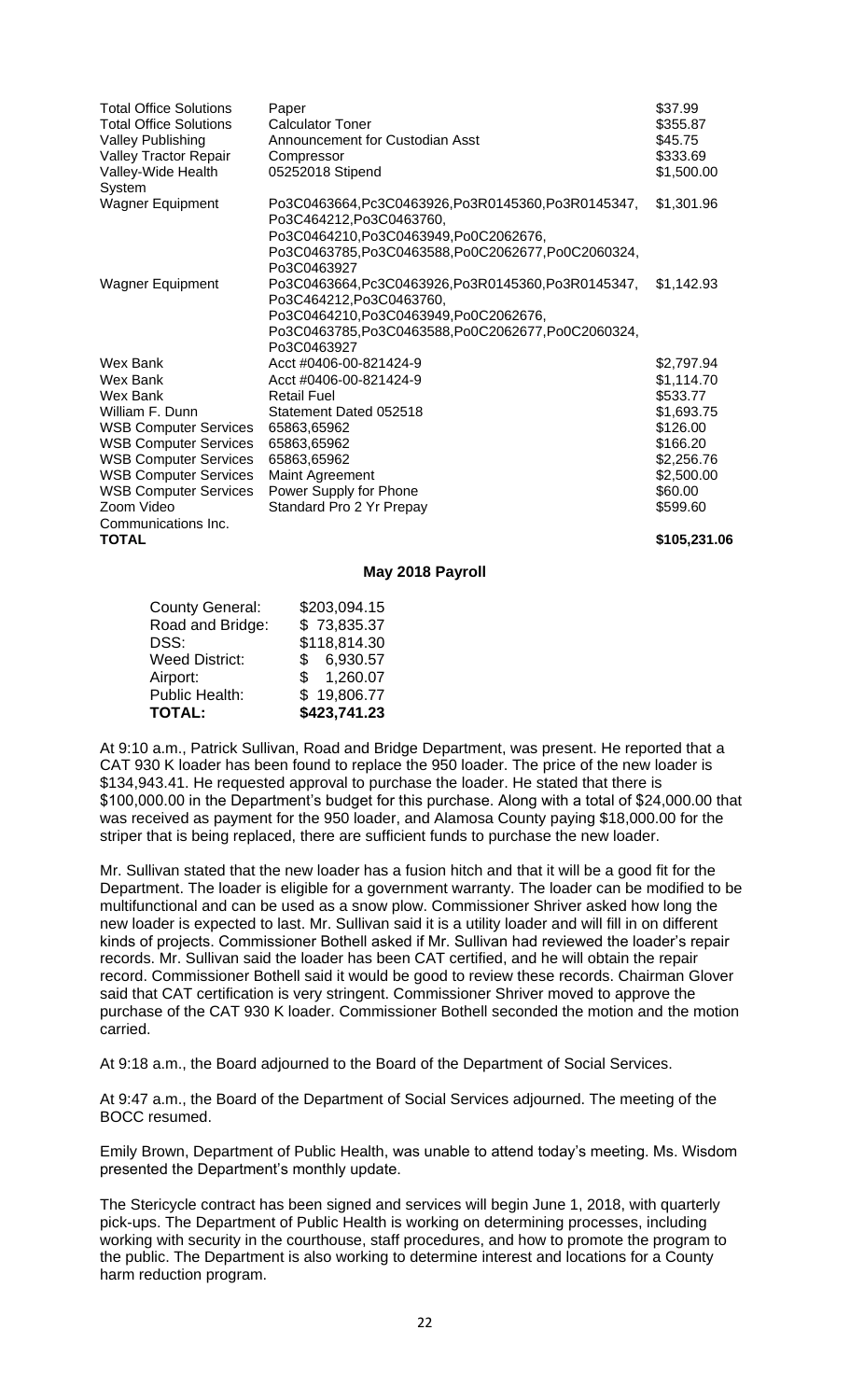Ms. Wisdom presented the contract with the Colorado Department of Public Health and Environment for Communities that Care, in the amount of \$161,186.00. The contract will be in effect from July 1, 2018 to June 30, 2019. Commissioner Shriver move to approve the contract. Commissioner Bothell seconded the motion and the motion carried. The contract was signed.

Ms. Wisdom presented the contract with CDPHE, Office of Planning, Partnerships and Improvement, for Local Public Health Distribution/Child Fatality Review/Maternal and Child Health in the amount of \$41,578.00. The contract will be in effect from July 1, 2018 to June 30, 2019. Commissioner Bothell moved to approve the contract. Commissioner Shriver seconded the motion and the motion carried. The contract was signed.

Ms. Wisdom presented the contract with CDPHE, Prevention Services Division, for Regional Tobacco in the amount of \$200,000.00. The contract will be in effect from July 1, 2018 to June 30, 2019. Commissioner Bothell moved to approve the contract. Commissioner Shriver seconded the motion and the motion carried. The contract was signed.

Ms. Wisdom presented the contract with Health Care Policy and Financing for Healthy Communities in the amount of \$137,000.00. The contract will be in effect from July 1, 2018 to June 30, 2019. Commissioner Bothell moved to approve the contract. Commissioner Shriver seconded the motion and the motion carried. The contract was signed.

Ms. Wisdom presented the contract with the Rocky Mountain Health Foundation for Baby and Me Tobacco Free in the amount of \$4,000.00. The contract will be in effect from July 1, 2018 to June 30, 2019. Commissioner Bothell moved to approve the contract. Commissioner Shriver seconded the motion and the motion carried. The contract was signed.

Ms. Wisdom presented the contract with CDPHE, Office of Emergency Preparedness and Response, for Emergency Preparedness and Response in the amount of \$20,474.00. The contract will be in effect from July 1, 2018 to June 30, 2019. Commissioner Bothell moved to approve the contract. Commissioner Shriver seconded the motion and the motion carried. The contract was signed.

At 9:52 a.m., the Commissioners presented their updates.

Commissioner Bothell reported that the County will receive a reminder regarding Hazmat dues in a month. She also reported that the Colorado Department of Transportation is training heavy equipment operators to work in fire situations.

Commissioner Bothell reported that there will be a table top exercise on June 12, 2018, regarding public information officers. She also reported that there are multi-mission aircraft from Pagosa Springs flying at 30,000 feet looking for lighting strikes.

Commissioner Bothell reported that Saguache County thanked Rio Grande County's Road and Bridge Department for its help with a paving project.

Commissioner Shriver reported that there is very little activity at this time at the Development Resources Group. She said there are more revolving loan projects. Ms. Wisdom noted that a loan was awarded to a campground in South Fork. Commissioner Shriver reported that a property was sold in Monte Vista.

Commissioner Shriver reported that Tri-County Senior Citizens received a grant for refrigerators, other energy efficient improvements, and re-paving the parking lot. She said there will be a breakfast at the facility on Saturday, June 9, 2018.

Chairman Glover reported that the Town of Del Norte and the Del Norte School are discussing which entity owns French Street. It was determined that the Town of Del Norte owns the street. Chairman Glover reported that the water line will be extended through  $9<sup>th</sup>$  Street, which the school owns. He said the school will revert the ownership to Del Norte and pay for its water. He said an intergovernmental agreement is being drafted.

Chairman Glover reported that the groundbreaking for the new Del Norte school was good. He also reported that Adams State University had agreed to allow the high school football games to be played there, and then backed out. He stated that the Road and Bridge Department will help make the soccer field usable for football games.

Chairman Glover reported that the Bustang/Eagle line will begin running on June 5, 2018, in Del Norte, from the Alta convenience store. He also reported that funding for this bus line has not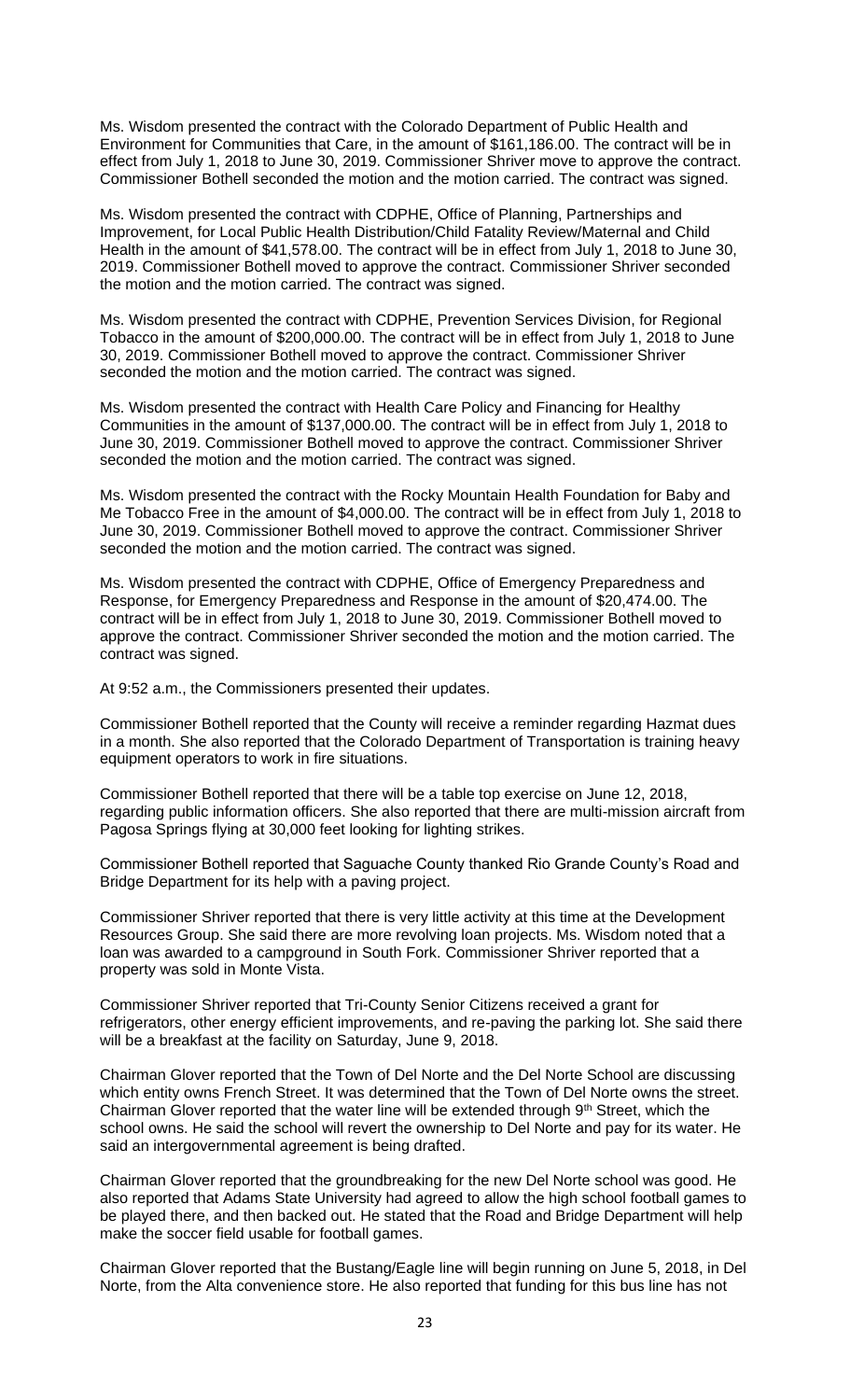come from CDOT; it may take five years for CDOT to take over the bus line. Chairman Glover said it would be great for the Valley to have bus routes to Salida and to Alamosa.

Erin Minks commented that while she is supportive of the new bus line, past history makes her skeptical that it will be successful. Chairman Glover said he hopes that the bus company has the backbone to be successful. Commissioner Shriver said rural areas have transportation issues, and Chairman Glover added that Medicaid will pay the fares for specific riders. Ms. Minks suggested that the Veterans Service piece needs to be added. Chairman Glover stated that CDOT's Transportation Planning Regions are considering plans for bus parking and pullouts. There is nothing firm at this time.

At 10:17 a.m., Ms. Wisdom requested approval on the forced entry list from the Weed District. Chairman Glover asked if all mandatory notices were sent. Ms. Wisdom said they had been sent. She added that Brianna Brannan, Weed District Supervisor, said that most of the issues would be resolved by the time the forced entry list is approved. Commissioner Shriver stated that the Weed District Board should be notified of the list. Ms. Wisdom explained that the Weed District Board approved the list. Commissioner Shriver moved to approve the forced entry list. Commissioner Bothell seconded the motion and the motion carried. The list includes:

| <b>Land Owner/Lessee</b><br><b>Mailing Address</b> | <b>Weed Species</b> | Parcel No. | <b>Mode and Date of</b><br><b>Inspection</b> |
|----------------------------------------------------|---------------------|------------|----------------------------------------------|
| <b>Richard Dutton</b>                              | <b>Hoary Cress</b>  | 6325400428 | Written notice<br>5/14/18                    |
| Ivan and Magdalena<br>Troyer                       | <b>Hoary Cress</b>  | 6325200337 | Written notice<br>5/14/18                    |
| Jack and Susan<br><b>Hamilton</b>                  | <b>Hoary Cress</b>  | 6326300266 | Written notice<br>5/14/18                    |
| Casey and Shari<br>Caldon                          | <b>Hoary Cress</b>  | 6327400435 | Written notice<br>5/14/18                    |
| Nelson and Wilma<br><b>Mullett</b>                 | <b>Hoary Cress</b>  | 6327300392 | Written notice<br>5/14/18                    |
| Lloyd and Emma<br><b>Mullett</b>                   | <b>Hoary Cress</b>  | 6328400225 | Written notice<br>5/14/18                    |

Ms. Wisdom presented a letter to Ed Ellis, San Luis and Rio Grande Railroad, Inc., stating that property taxes have not been paid by the company for many years. The company owes the County a total of \$365,117.56. Copies of the letter will be sent to the Federal Railroad Administration; Cynthia Coffman, Colorado Attorney General; Lucille Marvin, Surface Transportation Board Office of Public Assistance, Governmental Affairs and Compliance; Governor John Hickenlooper; Senator Michael Bennet; Senator Cory Gardner; Congressman Scott Tipton; Senator Larry Crowder; and Congressman Donald Valdez. Ms. Wisdom said that the Surface Transportation Board may be able to help apply pressure. Commissioner Bothell stated that the railroad has not paid property taxes for a long time, yet the County cannot put a tax lien on the property, nor can it sell the property. She said the letter is what can be done. Commissioner Bothell moved to approve the letter. Commissioner Shriver seconded the motion and the motion carried. The letter was signed.

Ms. Wisdom reported that there were some wording changes made in the recent fire ordinance, and requested that the ordinance be re-signed by the Board. The revised ordinance was signed. Book 591 Page 1057

Ms. Wisdom requested approval for the extension of a support letter, 2013-22. The extension is through December 2018. The support letter was signed.

Ms. Wisdom presented comments from Mark Rudolph, CDPHE, and Angie Krall regarding the requests for proposals for the preservation plan at Summitville. The RFPs included:

| Logan Simpson:                         | \$92,015.00  |
|----------------------------------------|--------------|
| <b>SWCA Environmental Consultants:</b> | \$117,100.00 |
| <b>PRO Resources:</b>                  | \$41,273.00  |
| Alpine Archeological Consultants:      | \$15,683.00  |

Ms. Krall and Mr. Rudolph recommended hiring Alpine Archeological Consultants for the project because of the price and the fact that they had worked with Alpine in the past. Ms. Wisdom requested approval, and noted that the project would be funded by CDPHE. Commissioner Shriver moved to approve the hiring of Alpine Archeological Consultants. Commissioner Bothell seconded the motion and the motion carried.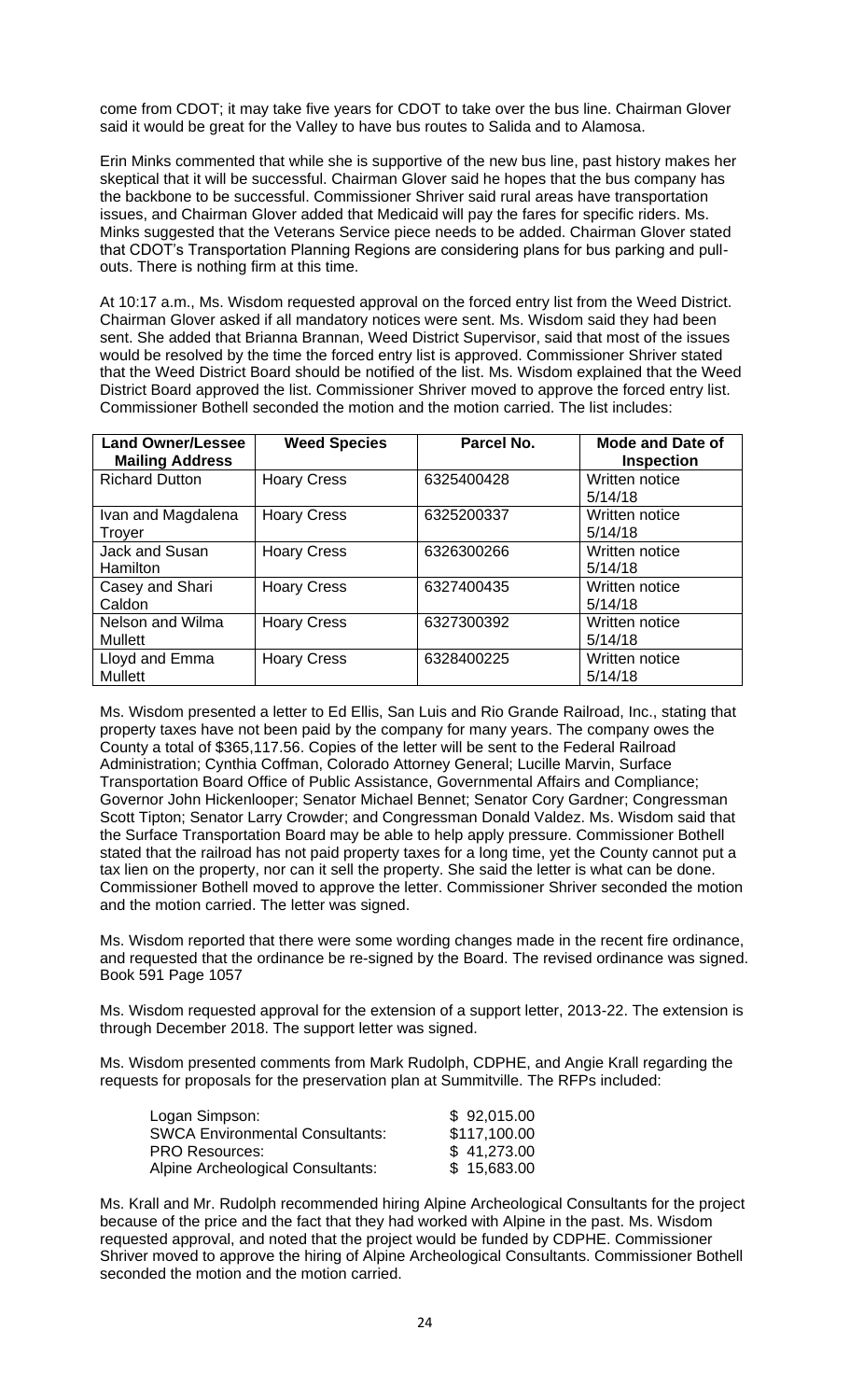Ms. Wisdom stated that Mr. Rudolph and Ms. Krall agreed that Kristine Borchers was qualified to be hired as the project manager for the Summitville project. CDPHE will fund this position up to \$15,500.00. Commissioner Shriver moved to approve hiring Ms. Borchers as the project manager. Commissioner Bothell seconded the motion and the motion carried.

Commissioner Shriver reported that Ms. Borchers is working on the Summitville bathroom project. The Forest Service has verbally committed to supplying \$5,000.00 to this project, with the stipulation that CDPHE will pump out the bathroom annually and monitor it weekly. Mr. Rudolph has met with Tom Malecek, Forest Service, and they are working on a draft of the agreement between the Forest Service and CDPHE.

Commissioner Shriver requested approval on a grant request to El Pomar in the amount of \$15,500.00 for the Summitville bathroom project. Commissioner Shriver said the request needs to be received by El Pomar as soon as possible. She also said that support letters from the Forest Service, the Rio Grande Watershed Emergency Action Coordination Team, and the Town of South Fork are also needed. Commissioner Shriver moved to approve the grant request to El Pomar in the amount of \$15,500.00 for the Summitville bathroom project, contingent on finalizing the wording, with the goal of mailing the request next week. Ms. Wisdom reported that the Council of Government grant of \$8,750.00 has been approved. Commissioner Bothell asked who sent bids for the bathroom. Commissioner Shriver explained that there are two companies in the nation that supply bathrooms: one company is in Denver and one company is in Loveland. She stated that the bathroom has not been ordered, but two quotes have been received. Commissioner Bothell stated that when the Forest Service moves a bathroom, that bathroom can be given to another entity. Commissioner Shriver said that the Forest Service does not have a bathroom available at this time. She also stated that the Forest Service gets its bathrooms from the Denver company. Commissioner Bothell seconded the motion to approve the grant request to El Pomar with email approval. The motion carried.

Commissioner Bothell said the letter to El Pomar should be reviewed before it is approved and sent. Commissioner Shriver stated that if this project is stalled and not completed within the year, the responsibility would be Commissioner Bothell's. Commissioner Bothell stated that she will not approve the letter without seeing or reading it. Chairman Glover asked for a draft of the letter to be distributed to the Board, for its immediate review, which Ms. Wisdom did.

Commissioner Shriver explained that the goal is to have El Pomar receive the letter next week. The letter will be vetted and sent to El Pomar's Board of Trustees. Commissioner Shriver also said that the Forest Service has agreed to provide a letter of support. The Board discussed changes to the grant request.

Ms. Wisdom and the Board discussed letters and billing between attorneys working on a lawsuit involving the County. Commissioner Shriver recommended keeping an itemized list of the bills. Commissioner Bothell asked if the bills will be sent to the County or to CTSI. Ms. Wisdom said she would note where the bills are sent.

Ms. Wisdom reported that Beth Sumner, Alamosa Convention and Visitors Bureau, recently entertained an international group and learned that people from outside the United States come to visit national parks. Ms. Wisdom suggested that the County get involved in the Colorado Tourism Office in order to bring attention to this area of Colorado. Ms. Wisdom reported that Alamosa would like to include Rio Grande County in its marketing, noting that some brochures do not include events in Monte Vista or Del Norte. Ms. Wisdom suggested that the Tourism Board might be missing some marketing opportunities. Commissioner Shriver stated that a marketing director is needed and that the Tourism Board is made up of volunteers. Commissioner Bothell asked if the Tourism Board could hire a marketing director. She suggested that the money slated to be returned to the municipalities be reviewed and perhaps used to hire a marketing director. Commissioner Shriver stated that per State statute, lodging taxes have to be spent in certain ways and cannot be used to hire a marketing director. She said a marketing district could hire a marketing director.

Ms. Wisdom suggested that the County work with Alamosa. She also suggested that in the future the County join the Colorado Rural Academy for Tourism, which provides peer assistance and training programs for regions and destinations that want to improve or expand their own tourism assets. Commissioner Shriver suggested that the Upper Rio Grande Economic Development Council be involved in this effort and help write marketing materials. Commissioner Bothell asked if the Tourism Board could pay for consulting. Commissioner Shriver stated that a marketing position might be used on a contract basis. Ms. Wisdom stated that once a region is in the sights of the CTO, the region will continue to be included. Commissioner Bothell asked if the money slated to go to the municipalities could be used for the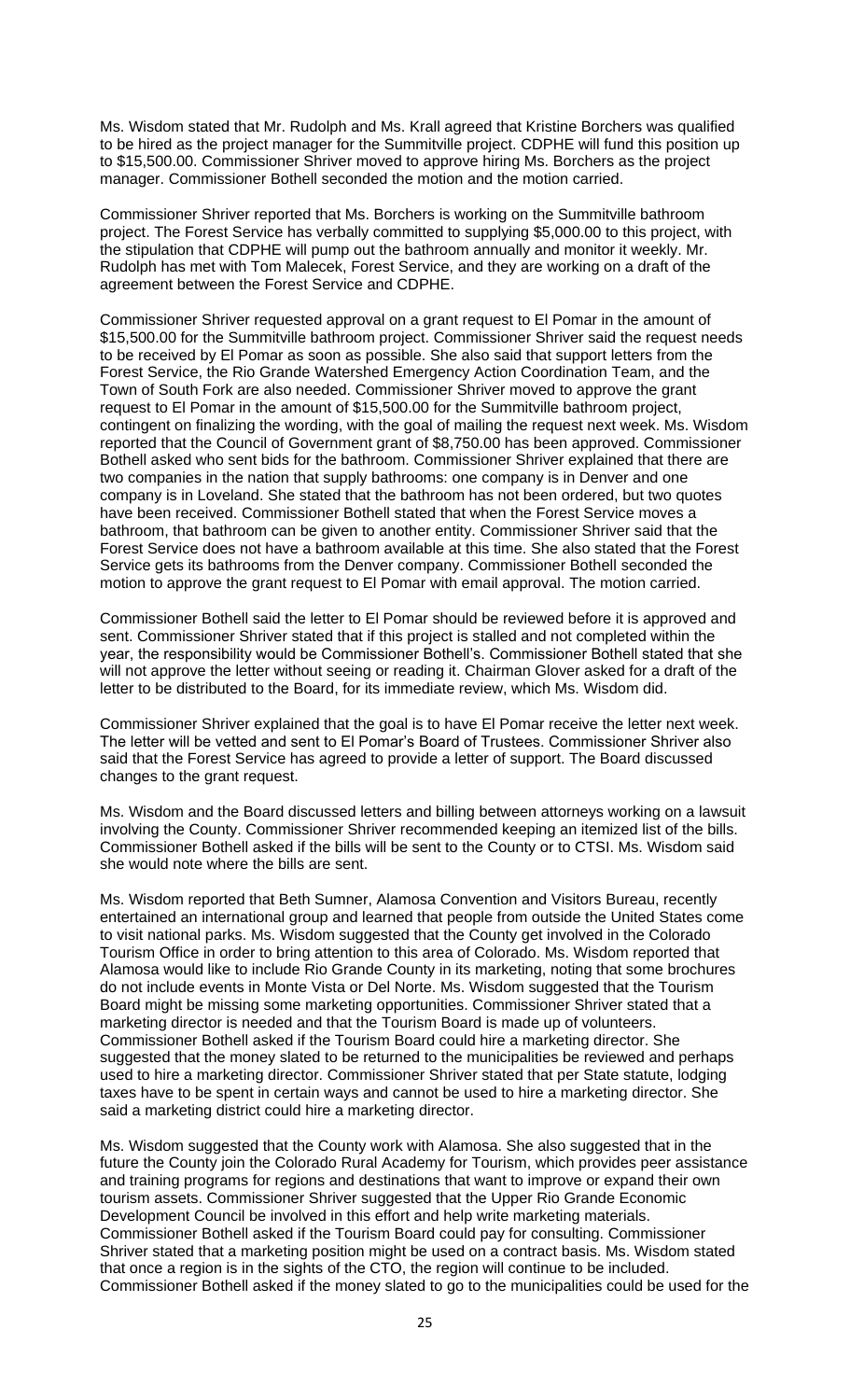Colorado Rural Academy for Tourism. Chairman Glover said this is a good idea, but that it will not satisfy South Fork.

At 11:04 a.m., Adam Moore, Colorado State Forest Service, was present to update the Board. He reported that Dixie Diltz, Land Use Department, participated in a Community Planning Assistance for Wildfire project and learned a great deal. The project will create mapping tools and updates.

Mr. Moore presented the annual forest health report. He said there are many dead and at risk trees in the forest. The San Luis Valley spruce beetle has been the number one killer of trees for the last six years, but overall acreage has decreased. Some new acreage in Rio Grande County and the Valley between Highways 160 and 149 is being affected by Douglas fir beetle activity. The Western Spruce beetle is causing damage near Creede in Mineral County. There is some damage to aspens in the area, which may increase this year because of the drought.

Mr. Moore reported that there is a new sawmill in Blanca that will use dead and at risk trees. Chairman Glover asked if these trees were being cut from the Valley rather than only from Forbes property. Mr. Moore said that the trees are being cut on Forbes property, but may come from the Valley this summer.

Mr. Moore explained that under the Good Neighbor Authority the Colorado State Forest Service is allowed to sell US Forest Service wood to interested people. Small quantities of trees can be cut on Pool Table Road, Pinos Creek, and other areas to be used for fire wood and personal projects. Mr. Moore said that there might be some economic development from this. Chairman Glover noted that timber sales have been slow. Mr. Moore said the Forest Service is trying to speed this up with larger acreage. Mr. Moore explained that finding people to take 10 to 15 acre projects is difficult.

Commissioner Shriver said she learned in a seminar last year that small projects are difficult. She stated that there are approximately six applications for a loan program. Commissioner Bothell asked if permits to cut wood are sold, and Mr. Moore said they are. The Colorado State Forest Service works with the US Forest Service to provide permits and also to review sites after the trees have been cut. A permit costs \$18.75 for 100 cubic feet of wood. Mr. Moore said this allows for sections larger than six feet to be cut. He said he would provide some information about this to newspapers.

Mr. Moore reported that 642 watersheds have been affected by fire damage in Colorado. He explained that different forest practices apply to different situations. He also said that beetle damage has less effect on water than fires does. He stated that dead trees do not necessarily mean that there will be more fires. The increase in fires has to do with weather changes. Mr. Moore said that any forest area will do better after a fire. Commissioner Shriver noted that RWEACT is doing a water assessment, as well.

Mr. Moore reported that the City of Monte Vista has been designated as a Tree City and has received a grant to plant trees. He said that the Town of Del Norte is also working on becoming a Tree City, and there is interest from the Town of South Fork. Commissioner Bothell asked what the requirements are to become a Tree City. Mr. Moore said the town must be incorporated; there must be an ordinance indicating who cares for trees; there must be an indication as to whom the responsibility for the destruction of trees falls. Commissioner Bothell asked if the trees are planted in public or private spaces. Mr. Moore said that \$2.00 per capita has to be designated to maintain trees in a Tree City and that there must be an Arbor Day observance. He said this gives communities input on the town's trees. Tree Cities also receive a sign, which helps define the area. Trees can be planted in either public or private areas, but are general planted in public areas in rural communities. He said that the goal is to provide interest in trees.

Mr. Moore presented the annual Title III agreement between the County and Colorado State Forest Service. Mr. Moore said that last year was slow because there was enough moisture and wildfires were not a concern. Mr. Moore explained that part of the County is not in a fire protection district; these areas are being plotted and the fire protection plan for South Fork is being updated. Mr. Moore reported that the chipper brochure is complete and includes training information. Commissioner Shriver explained that the purchase of the chipper was a joint project between the County, the Forest Service, and the South Fork Fire Department. The project was funded by designated funds and an MOU was drafted between South Fork and the Forest Service. The chipper is used for wildfire mitigation. The chipper is maintained by the Forest Service, and the Forest service provides training to users of the chipper.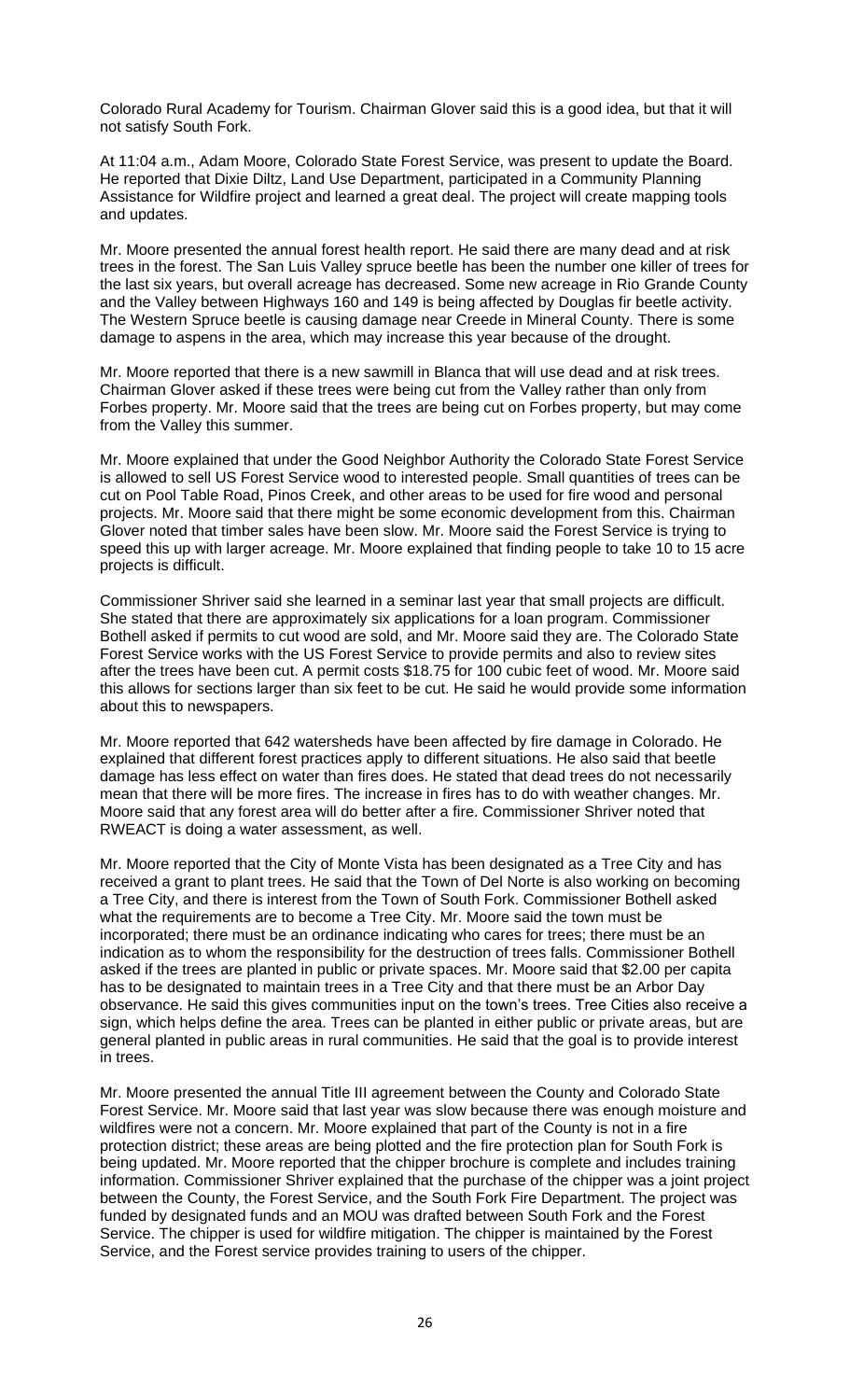Mr. Moore explained that the Title III agreement includes the same processes as last year's agreement and the budget is approximately the same. Ms. Wisdom reported that the trees at the Monte Vista Cemetery are getting old and that the cemetery board is a nonprofit organization. She asked if the Forest Service could help it with tree management. Mr. Moore said he has been approached by the cemetery board and is looking at options. Chairman Glover said that Jeff Harmon is the sole caretaker of the cemetery.

Commissioner Bothell asked what the Colorado State Forest Service's role was during the Park Creek fire. Mr. Moore explained that this fire was on national Forest Service land, so the Colorado State Forest Service did not participate. He also noted that fire suppression is not the role of the Colorado State Forest Service. He stated that the Forest Service may participate as a resource if asked and will provide educational efforts. After a fire, the Forest Service can provide advice on clean up and erosion control.

Commissioner Bothell asked from where funding for this agreement comes. Ms. Wisdom explained that funding comes from Secure Rural Schools funds. Commissioner Shriver moved to approve the Title III agreement. Commissioner Bothell seconded the motion and the motion carried. The agreement was signed.

At 11:50 a.m., the meeting was recessed.

At 1:30 p.m., the meeting resumed. A public hearing was called to order. Dixie Diltz, Land Use Department, and Joseph Yoder were present to discuss an amendment of zoning.

Ms. Diltz explained that two parcels owned by Joseph and Regina Yoder (4250 East County Road 7 South, Monte Vista) and two parcels owned by Andrew DePoy (7392 South County Road 4 East, Monte Vista) are currently zoned agricultural estate. The Yoders and Mr. DePoy have requested a change of zoning to agricultural ranch. Neighbors were notified of this application on March 29, 2018. The notice of the public hearing was published in the Monte Vista Journal on April 14, 2018. No comments have been received. Ms. Diltz did speak to Tom Hinton on April 10, 2018, who was concerned about how this change might affect his property, which is adjacent. Ms. Diltz explained that the zoning change would not affect him, and Mr. Hinton had no objection.

Commissioner Shriver asked if the notice in the Monte Vista Journal included Mr. DePoy, and Ms. Diltz said it did. Ms. Diltz reported that the Planning and Zoning Board heard the application on April 17, 2018, and recommended approval of the zoning change. The parcels are more than 35 acres in size and meet the requirements for the change. Commissioner Shriver asked why the change is needed. Mr. Yoder explained that the change is needed in order for him to apply for a conditional use permit for a woodworking operation. Commissioner Bothell moved to approve the application to change the zoning on four parcels from agricultural estate to agricultural ranch. Commissioner Shriver seconded the motion and the motion carried. Ms. Diltz explained that there will be four resolutions. Yoder Resolutions: Book 591 Page 1508, Book 591 Page 1510; DePoy Resolutions: Book 591 Page 1507, Book 591 Page 1509

The public hearing was closed.

At 1:44 p.m., Ms. Diltz was present to request administrative approval of an extension of a conditional use permit for Brett and Cheryl McIntosh. The original conditional use permit was approved in May 2017, for the McIntoshes to develop and operate a cabin and RV park at 28422 Highway 160, South Fork.

Ms. Diltz explained that the current conditional use permit expires at the end of May. However, the project is not moving forward as expected. She said the McIntoshes have requested a sixmonth extension on their permit. Ms. Diltz stated that the area is set up to accommodate five recreational vehicle sites and cabins. She said there have been problems working with the flood plain, the plan was changed, and then the McIntoshes reverted to the original plan. Commissioner Shriver moved to approve the six-month extension. Commissioner Bothell seconded the motion and the motion carried. Book 591 Page 1511

At 1:48 p.m., Ms. Diltz reported that the flood plain has always been an issue for the Land Use Department. She explained that a book of elevation maps for the area between Del Norte and South Fork, and Del Norte and Monte Vista was created in 1988. These maps are used by the Land Use Department and engineers. Ms. Diltz stated that there only two books of maps available at this time. Mylar maps do exist. Ms. Diltz said that she talked with Pete Magee, The San Luis Valley GIS/GPS Authority, about digitizing the elevation maps in order to preserve them and for others to use. This will improve the available flood plain information. The estimated cost for this work is \$2,500.00. Ms. Diltz stated that the Land Use budget only has \$1,600.00